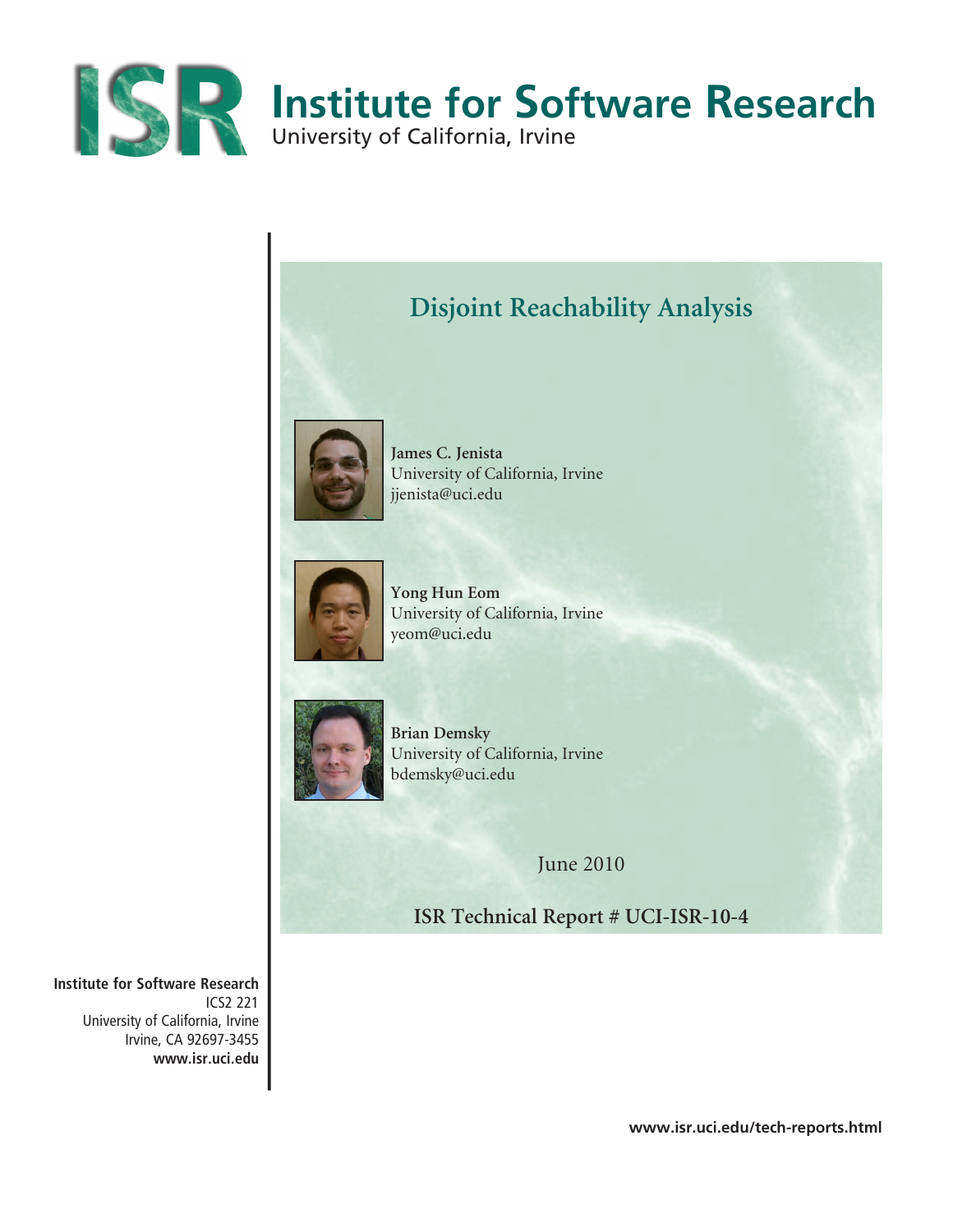# Disjoint Reachability Analysis UCI-ISR-10-4 June 2010

James Jenista, Yonghun Eom, and Brian Demsky

University of California, Irvine Institute for Software Research

Abstract. We present a disjoint reachability analysis for Java. Our analysis computes extended points-to graphs annotated with reachability states. Each heap node is annotated with a set of reachability states that abstract the reachability of objects represented by the node. The analysis also includes a global pruning step which analyzes a reachability graph to prune imprecise reachability states that cannot be removed with local reasoning alone. We have implemented the analysis and evaluated it with several benchmarks. Our evaluation shows that the analysis reported the sharing for our benchmarks. We parallelized several benchmarks using the analysis results and obtained speedups of up to 61.6×.

# 1 Introduction

This paper introduces a static analysis that discovers disjoint reachability properties for Java. The analysis extends a standard pointer analysis with reachability states to maintain precise reachability properties. A reachability state for an object lists the allocation sites and the number of objects allocated at the site that may reach the given object. Reachability states enable the analysis to, for example, discover that objects allocated at a given site may be reached by an object allocated at site 1 or 2, but not both.

The analysis uses heap nodes in a points-to graph to abstract the objects allocated at a given allocation site. The analysis annotates the edges and nodes with sets of reachability states that abstract the heap reachability properties. These annotations enable our analysis to precisely reason about reachability in the presence of summarization and represent the key extension of our work beyond existing pointer analyses.

Our analysis is demand-driven — it takes as input a set of allocation sites that are of interest to the analysis client. The analysis then computes the reachability from the objects allocated at the selected allocate sites to all objects in the program.

To parallelize serial method calls, it is necessary to determine that they do not have conflicting data accesses. Our analysis enables new static-dynamic hybrid approaches to parallelizing code in which the combination of the static analysis results and some variant of a lock ensures the absence of conflicting accesses. This hybrid approach promises to allow a broader class of applications to be parallelized — in many cases, it can parallelize applications in which the absence of conflicting accesses cannot be statically determined and even applications that conditionally perform conflicting accesses.

The analysis results are also useful for verifying that sequential code was correctly parallelized. For example, the worker thread design pattern is commonly used to execute tasks in parallel. The worker thread pattern has significant advantages — it eliminates many deadlock concerns. However, this parallelization pattern typically relies on tasks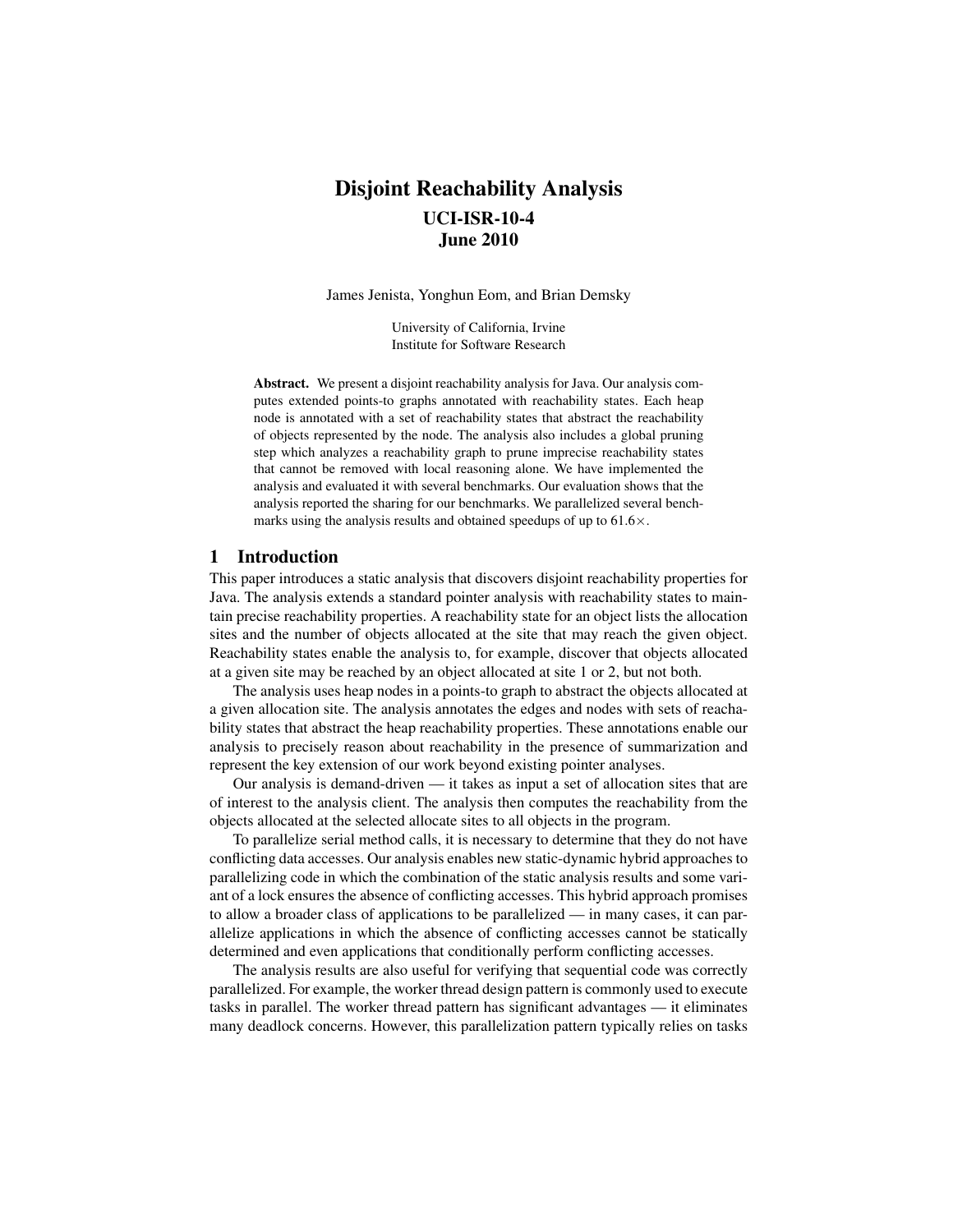accessing disjoint parts of the heap. Disjoint reachability analysis can warn of possible sharing and the results often suggest locking strategies to avoid data races.

The paper makes the following contributions:

- Disjoint Reachability Analysis: It presents a new demand-driven analysis that discovers disjoint reachability properties. For example, it can determine that an object is reachable from at most one object abstracted by a summarized heap node or that an object is reachable from at most one of two different objects.
- Reachability Abstraction: It extends the points-to graph abstraction with reachability annotations to precisely reason about reachability properties.
- Global Pruning: It introduces a global pruning algorithm to improve the precision of reachability states.
- Experimental Results: It presents experimental results for several benchmarks. The results show that the analysis successfully discovers disjoint reachability properties and that it is suitable for parallelizing the benchmarks with significant speedups.

# 2 Example

Figure 1 presents an example that constructs several graphs. The graphLoop method populates an array with Graph objects. For this example, we assume that the analysis client needs to know the reachability of all objects in the program from the Graph objects allocated at line 4. Our analysis will show that each Vertex object is reachable from at most one Graph object. This information could be used to parallelize operations on different Graph objects. If a runtime check shows that method invocations operate on different Graph objects, then our static analysis results will imply that the method invocations operate on disjoint sets of Vertex objects.

```
1 public Graph \begin{bmatrix} \end{bmatrix} graph Loop (int nGraphs) \begin{bmatrix} \end{bmatrix}2 Graph \lceil \cdot \rceil a=new Graph \lceil \cdot \rceil nGraphs \lceil \cdot \rceil:
      for (int i=0; i< nGraphs; i++)Graph g=new Graph (); /* Analysis client flags this site */
          Vertex v1=new Vertex():
 6 g. vertex=v1;<br>7 Vertex v2=new Vertex();
         v2. f = v1; v1. f = v2;
         a [ i ] = g ;10 }
11 return a;
12 }
```
### Fig. 1. Graph Example

# 3 Analysis Abstractions

This section presents the analysis abstractions. Abstractions are given for the input program, elements of the reachability graph, and reachability annotations that extend reachability graphs.

### 3.1 Program Representation

The analysis takes as input a standard control flow graph representation of each method. Program statements have been decomposed into statements relevant to the analysis: copy, load, store, object allocation, and call site statements. For a statement s in a method's control flow graph, we define the program point just before s as  $\bullet s$  and the program point just after  $s$  as  $s \bullet$ .

 $\mathfrak{D}$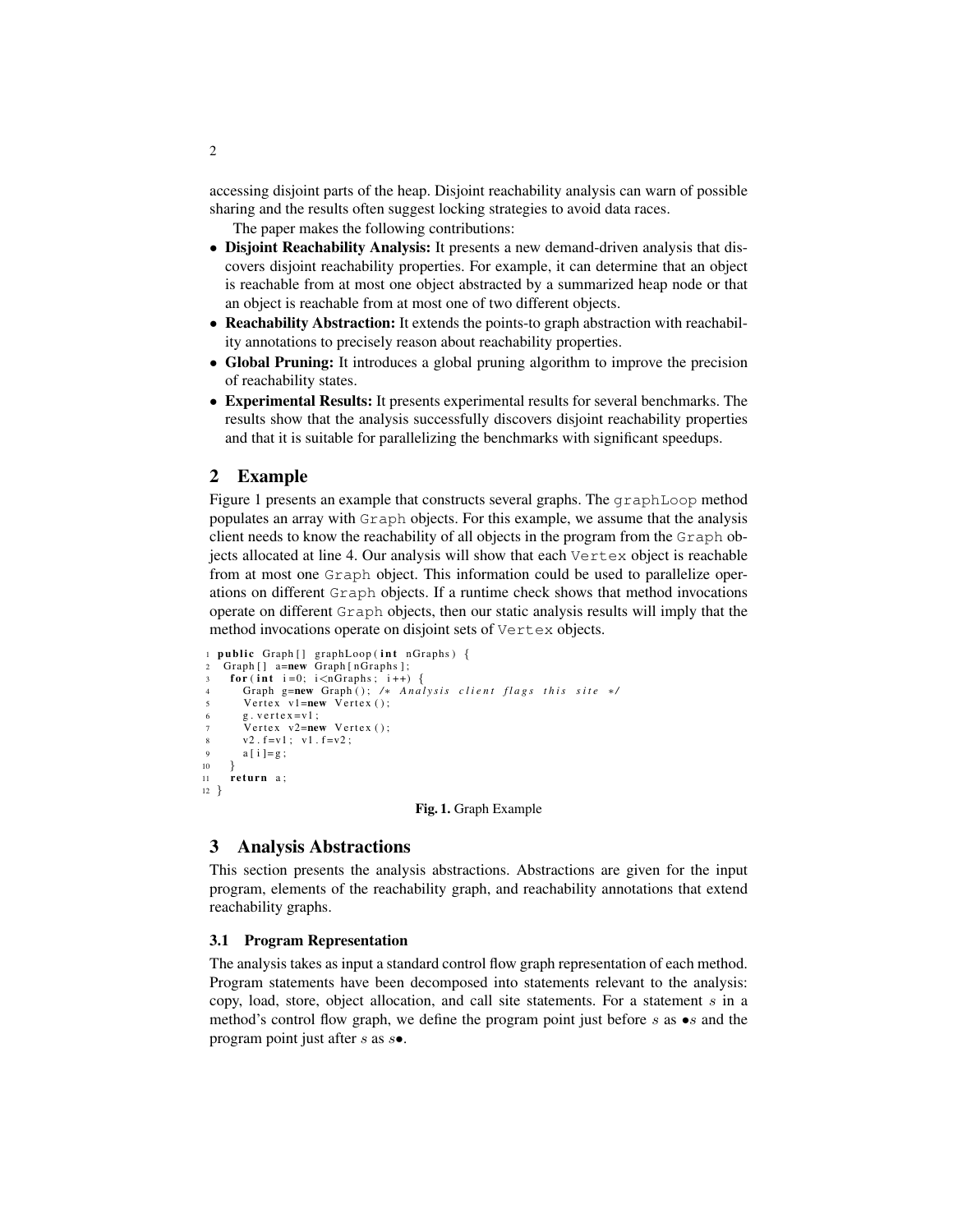#### 3.2 Reachability Graph Elements

Our analysis computes a reachability graph for the exit of each program statement. Reachability graphs extend the standard points-to graph representation to maintain object reachability properties. Heap nodes represent objects in the heap. There are two heap nodes for each allocation site in the program — one heap node represents the single most recently allocated object at the allocation site, and the other is a summary node that represents all other objects allocated at the site<sup>1</sup>.

In general, analysis clients only need to determine reachability from some subset of the objects in the program. The analysis takes as input a set of allocation sites for objects of interest — the analysis then computes for all objects in the program their reachability from objects allocated at those sites. We call the heap nodes for these allocation sites *flagged heap nodes* and shade them in all graphs in this paper.

The reachability graph G has the set of heap nodes  $n \in N$ Allocation sites  $\times$  {0, summary}. The analysis client specifies a set of heap nodes  $N_F =$  Flagged allocation sites  $\times$  {0, summary}  $\subseteq$  N that it is interested in determining reachability from.

Graph edges  $e \in E$  abstract references  $r \in R$  in the concrete heap and are of the form  $\langle v, n \rangle$  or  $\langle n, f, n' \rangle$ . The heap node or variable that edge e originates from is given by  $src(e)$  and the heap node that edge e refers to is given by  $dst(e)$ . Every reference edge between heap nodes has an associated field  $f \in F = \texttt{Fields} \cup \texttt{element}^2$ .

The equation  $E \subseteq V \times N \cup N \times F \times N$  gives the set of reference edges E in a reachability graph. We define the convenience functions:  $E_e(v) = \{ \langle v, n \rangle \mid \langle v, n \rangle \in$  $E$ };  $E_n(v) = \{n \mid \langle v, n \rangle \in E\}$ ;  $E_e(n) = \{\langle n, f, n' \rangle \mid \langle n, f, n' \rangle \in E\}$ ;  $E_n(n) = \{n' \mid$  $\langle n, f, n' \rangle \in E$ };  $E_e(v, f) = \{ \langle n, f, n' \rangle \mid \langle v, n \rangle, \langle n, f, n' \rangle \in E \}$ ; and  $E_n(v, f) = \{ n' \mid$  $\langle v, n \rangle, \langle n, f, n' \rangle \in E$ .



Fig. 2. Analysis result at line 11 of graphLoop.

Figure 2 presents the reachability graph at line 11 of the example program. Heap nodes are assigned unique identifiers of form  $n_i$ , where i is an unique integer. The node  $n_1$  represents the Graph array object that is allocated at line 2, the nodes  $n_2$  and  $n_3$ represent the Graph objects that are allocated at line 4, the nodes  $n_4$  and  $n_5$  represent the Vertex objects that are allocated at line 5, and the nodes  $n_6$  and  $n_7$  represent the Vertex objects that are allocated at line 7. The heap nodes for the allocation site at

<sup>&</sup>lt;sup>1</sup> Our implementation generalizes this to support abstracting the  $k$  most recently allocated objects from the allocation site with single-object heap nodes.

 $2^{2}$  The special field element represents all references from an array's elements.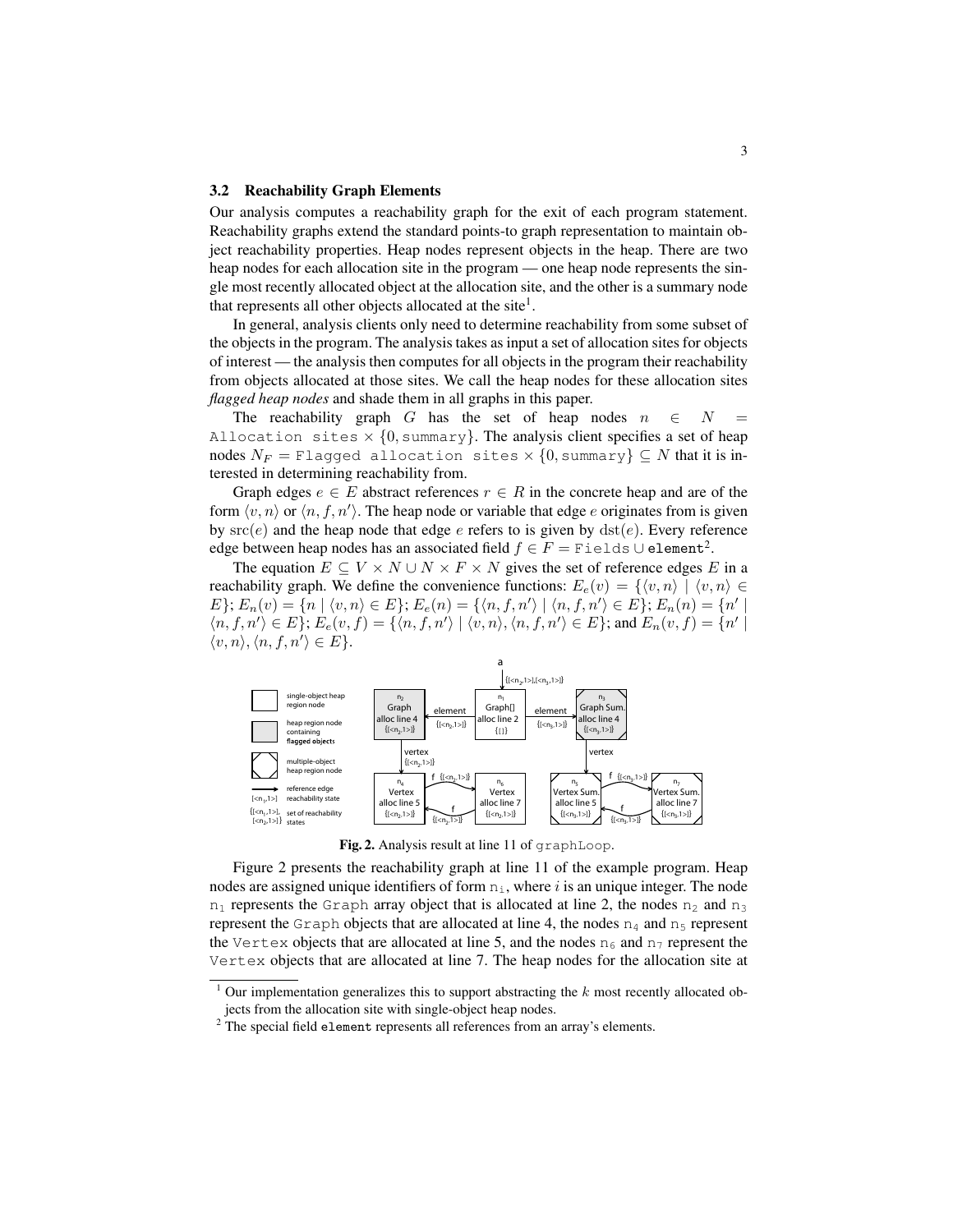line 4 are shaded to indicate that the analysis client is interested in reachability from the objects allocated at this site. We denote summary heap nodes as rectangles with chords across each corner.

#### 3.3 Reachability Annotations

This section overviews how the analysis extends a points-to graph with reachability annotations, Appendix B provides a more formal treatment. The analysis computes reachability states that abstract the reachability of all objects from objects of interest.

A reachability tuple  $\langle n, \mu \rangle \in M$  is a heap node and arity pair where the arity value  $\mu$  is taken from the set {0, 1, MANY}. The arity  $\mu$  gives the number of objects from the heap node  $n$  that can reach the relevant object. The arity 0 means the object is not reachable from any objects in the given heap node, the arity 1 means the object is reachable from at most one object in the given heap node, and the arity MANY means the object is reachable from any number of objects in the given node. The arities have the following partial order  $0 \sqsubseteq 1 \sqsubseteq$  MANY.

A reachability state  $\phi \in \Phi$  contains exactly one reachability tuple for every distinct flagged heap node. For efficiency, our implementation elides arity-0 reachability tuples. When we write reachability states, we use brackets to enclose the reachability tuples to make them visually more clear. For example, the reachability state  $\phi_n = [\langle n_3, 1 \rangle] \in$  $\Phi_{n_{\tau}}$  that appears on node  $n_{\tau}$  in Figure 2 indicates that it is possible for at most one object in heap node  $n_3$ , and zero objects from any other flagged heap nodes (i.e.  $n_2$ ) to reach an object from heap node  $n_7$ .

The function  $A^N : N \to \mathcal{P}(\mathcal{P}(M))$  maps a heap node n to a set of reachability states. The reachability of an object represented by the heap node  $n$  is abstracted by one of the reachability states given by the function  $A^N$ . We represent  $A^N$  as a set of tuples of heap nodes and reachability states and define the helper function:

$$
\mathcal{A}^{N}(n) = \{ \phi \mid \langle n, \phi \rangle \in \mathcal{A}^{N} \}.
$$
\n(3.1)

When a new reference is created, the analysis must propagate reachability information. Simply using the graph edges to do this propagation would yield imprecise results. To improve the precision of this propagation step, the analysis maintains for each edge the reachability states of all objects that can be reached from that edge. The function  $A^E : E \to \mathcal{P}(\mathcal{P}(M))$  maps a reference edge e to the set of reachability states of all the objects reachable from the references abstracted by  $e$ . For example, the set of reachability states  $\{(\langle n_2, 1 \rangle), (\langle n_3, 1 \rangle)\}$  that appears on the variable a's edge in Figure 2 indicates that all objects transitively reachable from the variable a have either the reachability state  $[\langle n_2, 1 \rangle]$  or  $[\langle n_3, 1 \rangle]$ . We represent  $A^E$  as a set of tuples of edges and reachability states and define the helper functions:

$$
\mathcal{A}^{E}(v) = \{ \phi \mid \langle \langle v, n \rangle, \phi \rangle \in \mathcal{A}^{E} \},\tag{3.2}
$$

$$
\mathcal{A}^{E^{\circ}}(v) = \{ \langle \langle v, n \rangle, \phi \rangle \mid \langle \langle v, n \rangle, \phi \rangle \in \mathcal{A}^{E} \},\tag{3.3}
$$

$$
\mathcal{A}^E(e) = \{ \phi \mid \langle e, \phi \rangle \in \mathcal{A}^E \}. \tag{3.4}
$$

# 4 Intraprocedural Analysis

We begin by presenting the intraprocedural analysis. Section 5 will extend this analysis to support method calls. The analysis is structured as a fixed-point computation.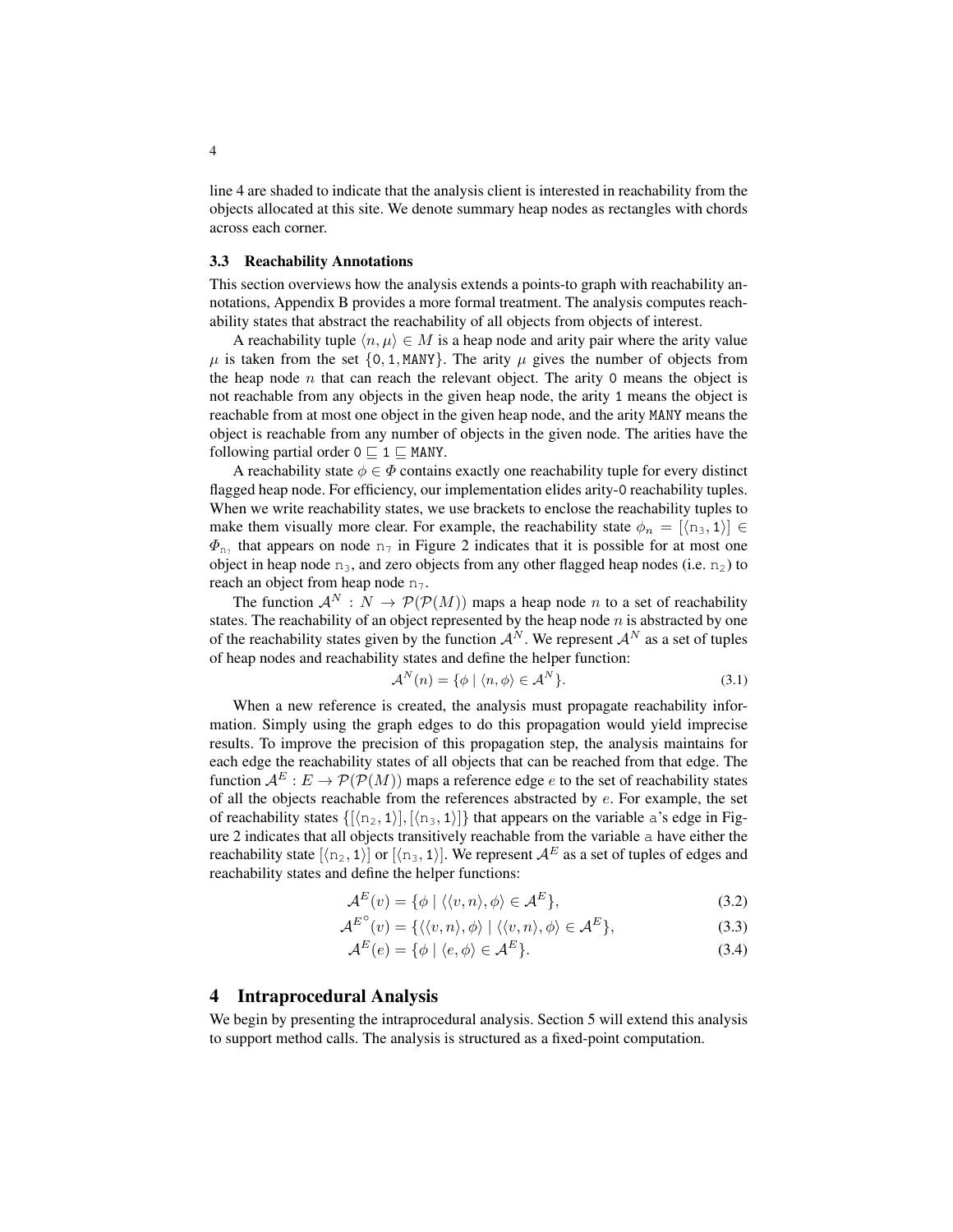

Fig. 3. Transfer Functions for Copy, Load, and Allocation Statements

# 4.1 Method Entry

The method entry transform creates an initial reachability graph to model the part of the calling methods' heaps that are reachable from parameters. In the example, the initial reachability graph is empty because the method graphLoop does not take parameters. Method context generation is explained in detail in Section 5.1.

# 4.2 Copy Statement

A copy statement of the form  $x=y$  makes the variable x point to the object that y references. The analysis always performs strong updates for variables — it discards all the reference edges from variable  $x$  and then copies all the edges along with their reachability states from variable y. Equation 4.1 and Equation 4.2 give the transformations.

# 4.3 Load Statement

Load statements of the form  $x=y$ . f make the variable x point to the object that y. f references. Existing reference edges for the field are copied to  $\times$  as given in Equation 4.3. Note that this statement does not change the reachability of any object. The reachability on new edges from x, as given in Equation 4.4, requires the intersection of  $A^E(\langle y, n \rangle)$  and  $A^E(\langle n, f, n' \rangle)$ , because x can only reach objects that were reachable from both the variable y and a heap reference abstracted by the edge  $\langle n, \mathbf{f}, n' \rangle$ .

### 4.4 Object Allocation Statement

The analysis represents the most recently allocated object from an allocation site as a single-object heap node. A summary node for the allocation site represents any objects from the allocation site that are older than the most recent.

The object allocation transform merges the single-object node into the site's summary node. The single-object node is then the target of a variable assignment. As stated, the single-object node and its reachability information merge with the summary node. Note that if both the single-object node and the summary node appeared in the same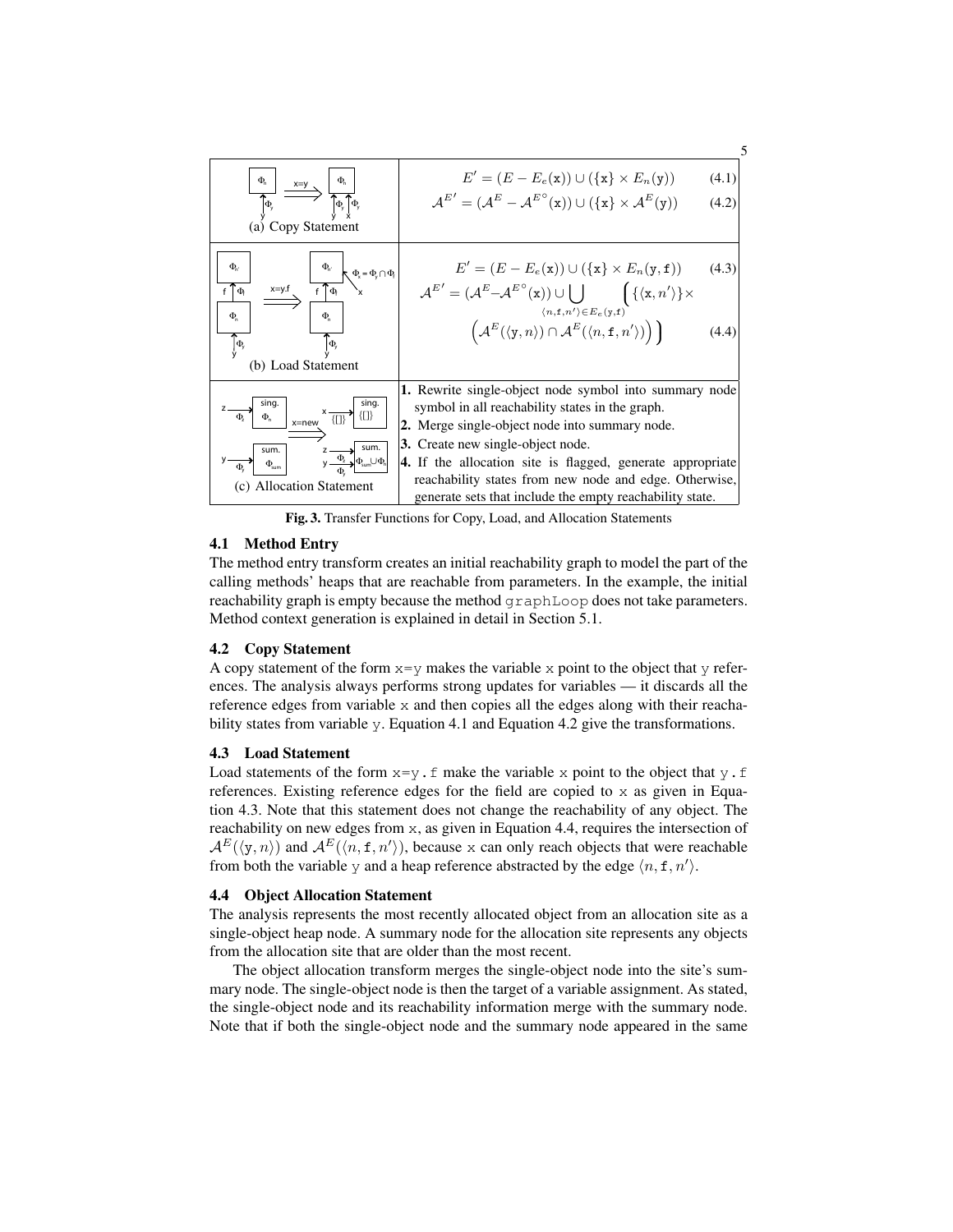reachability state before this transform, afterward there will be two summary node tuples in the state. In this case the new arity for the summary heap node is given by  $+_{\triangle}$ , which is addition in the domain  $\{0, 1, \geq 0\}$ . Note that the reachability annotations enable the analysis to maintain precise reachability information over summarizations.

Finally, if the heap node is flagged, the analysis generates the set of reachability states  $\{\langle n_f , 1 \rangle\}$ , where  $n_f$  is the given heap node, for the new object's node and edge. Otherwise, it generates the set {[]} with the empty state for the node and edge.

### 4.5 Store Statement

Store statements of the form  $x \cdot f = y$  point the f field of the object referenced by x to the object referenced by y. Equation 4.5 describes how a store changes the edge set.

$$
E' = E \cup (E_n(\mathbf{x}) \times \{\mathbf{f}\} \times E_n(\mathbf{y})) \tag{4.5}
$$

Let  $o_x$  be the object referenced by x in the concrete heap and  $o_y$  be the object referenced by y. The new edge from the object  $o_x$  to the object  $o_y$  can only add new paths from objects that could previously reach  $o_x$  to objects that were reachable from  $o_y$ . In the reachability graph, the heap nodes  $n_x \in E_n(x)$  abstract  $o_x$  and the heap nodes  $n_{y} \in E_{n}(y)$  abstract  $o_{y}$ .

The set of flagged heap nodes containing objects that could potentially reach  $o_x$  is given by the set of reachability states:

$$
\Psi_{\mathbf{x}} = \mathcal{A}^{N}(n_{\mathbf{x}}) \cap \mathcal{A}^{E}(\langle \mathbf{x}, n_{\mathbf{x}} \rangle). \tag{4.6}
$$

The reachability states of the objects reachable from  $o_\text{y}$  is

$$
\Psi_{\mathbf{y}} = \mathcal{A}^{E}(\langle \mathbf{y}, n_{\mathbf{y}} \rangle). \tag{4.7}
$$

We define  $\cup_{\triangle}$  to compute the union of two reachability states. When two reachability states are combined, tuples with matching heap nodes merge arity values according to  $+\wedge$ . We divide updating the reachability graph into the following steps:

- 1. Construct the New Graph: The analysis first constructs the new edge set as given by Equation 4.5.
- 2. Update Reachability States of Downstream Heap Nodes: The reachability of every object o' reachable from  $o_y$  is (i) abstracted by some  $\psi_y \in \Psi_y$  and (ii) there exist a path of edges from the heap node that abstracts  $o_y$  to the heap node that abstracts  $o'$  in which each edge has  $\psi_y$  in its reachability state. The newly created edge can make the object  $o'$  reachable from the objects that can reach  $o_x$  — this set of objects is abstracted by some reachability state  $\psi_x \in \Psi_x$ . Therefore the new reachability state for *o'* should be  $\psi_y \cup_{\Delta} \psi_x$ . We capture this reachability change with the *change tuple set*  $C_{n_{\text{y}}} = \{\langle \psi_{\text{y}}, \psi_{\text{y}} \cup \Delta \psi_{\text{x}} \rangle \mid \psi_{\text{y}} \in \Psi_{\text{y}}, \psi_{\text{x}} \in \Psi_{\text{x}}\}.$  Constraints 4.8 and 4.9 express the path constraint (ii). The analysis uses a fixed point to solve these constraints and then uses Equation 4.10 to update the reachability states of downstream nodes.

$$
A^{\text{node}}(n_{\mathbf{y}}) \supseteq C_{n_{\mathbf{y}}} \tag{4.8}
$$

$$
\Lambda^{\text{node}}(n') \supseteq \{ \langle \phi, \phi' \rangle \mid \langle \phi, \phi' \rangle \in \Lambda^{\text{node}}(n), \langle n, f, n' \rangle \in E, \phi \in \mathcal{A}^E(\langle n, f, n' \rangle) \} \tag{4.9}
$$

$$
\mathcal{A}^{N'}(n) = \{ \phi' \mid \phi \in \mathcal{A}^{N}(n), \langle \phi, \phi' \rangle \in \Lambda^{\text{node}}(n) \} \cup
$$

$$
\{ \phi \mid \phi \in \mathcal{A}^{N}(n), \nexists \phi'. \langle \phi, \phi' \rangle \in \Lambda^{\text{node}}(n) \}
$$
(4.10)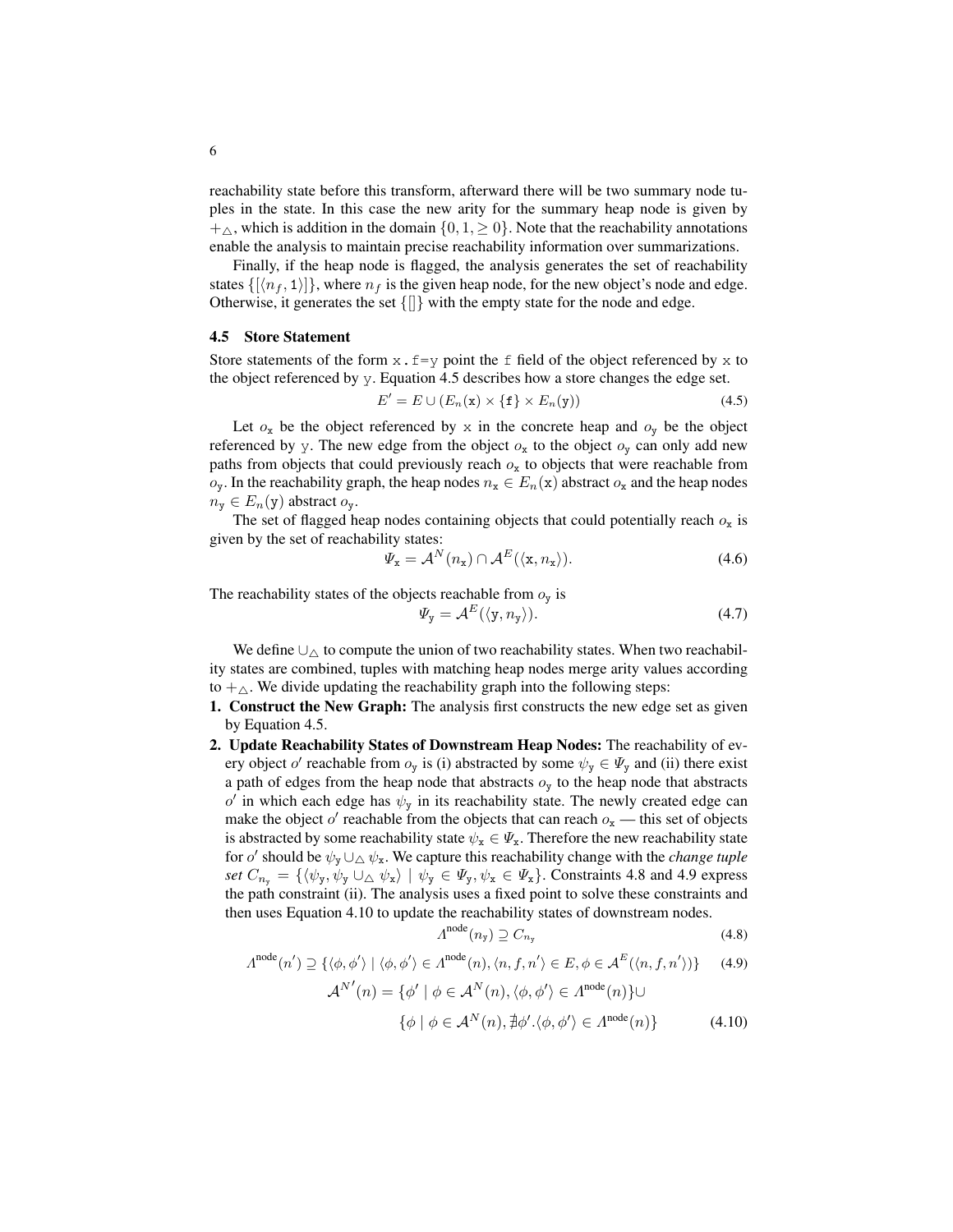3. Propagate Reachability from Downstream Nodes to Edges: The analysis must propagate the reachability changes of objects back to any edge that models a reference that can reach the object. Constraint 4.11 ensures that edges contain reachability change tuples that capture the reachability changes in the incident objects. Constraint 4.12 ensures that the change set contains tuples to re-establish the transitive reachability state property.

$$
\Lambda^{\text{edge}}(e) \supseteq \{ \langle \phi, \phi' \rangle \mid \langle \phi, \phi' \rangle \in \Lambda^{\text{node}}(\text{dst}(e)), \phi \in \mathcal{A}^N(\text{dst}(e)), \phi \in \mathcal{A}^E(e) \} \quad (4.11)
$$
  

$$
\Lambda^{\text{edge}}(e) \supseteq \{ \langle \phi, \phi' \rangle \mid \langle \phi, \phi' \rangle \in \Lambda^{\text{edge}}(e'), \phi \in \mathcal{A}^E(e), \text{dst}(e) = \text{src}(e') \} \tag{4.12}
$$

4. Propagate Reachability Changes Upstream of  $o_x$ : The reachability states of edges that model references that can reach  $o_x$  must be updated to reflect the objects they can now reach through the newly created edge. We define the change tuple set  $C_{n_x}$  =  $\{\langle \psi_x, \psi_y \cup_\Delta \psi_x \rangle \mid \psi_y \in \Psi_y, \psi_x \in \Psi_x \}$  that updates the reachability states of edges that can reach  $o_x$ . Constraint 4.13 ensures that edges incident to the heap nodes that abstract  $o_x$  contain reachability change tuples that capture the reachability states of the newly reachable objects. Constraint 4.14 ensures that the change set contains tuples to re-establish the transitive reachability state property.

$$
\begin{aligned} \Upsilon^{\text{edge}}(e) &\supseteq \{ \langle \phi, \phi' \rangle \mid \langle \phi, \phi' \rangle \in C_{n_x}, \phi \in \mathcal{A}^E(e), \text{dst}(e) = n_x \} \tag{4.13} \\ \Upsilon^{\text{edge}}(e) &\supseteq \{ \langle \phi, \phi' \rangle \mid \langle \phi, \phi' \rangle \in \Upsilon^{\text{edge}}(e'), \phi \in \mathcal{A}^E(e), \text{dst}(e) = \text{src}(e') \} \end{aligned}
$$

5. Update Edge Reachability: Finally, the analysis generates the reachability states for the edges in the new graph. Equation 4.15 computes the reachability states of all edges that existed before the store operation using the change tuple sets. Equation 4.16 computes the reachability for the newly created edges from the reachability of the edges for y with the constraint that every reachability state on the edge must be at least as large as the reachability state for the object  $o_x$ . We define  $\phi \subseteq_{\triangle} \phi'$  if  $\forall \langle n, \mu \rangle \in \phi$  there exists a reachability tuple  $\langle n, \mu' \rangle \in \phi'$  such that  $\mu \sqsubseteq \mu'$ .

$$
\mathcal{A}^{E'}(e) = \mathcal{A}^{E}(e) \cup \{\phi' \mid \langle \phi, \phi' \rangle \in \Lambda^{\text{edge}}(e), \phi \in \mathcal{A}^{E}(e)\} \cup \{\phi' \mid \langle \phi, \phi' \rangle \in \Upsilon^{\text{edge}}(e), \phi \in \mathcal{A}^{E}(e)\}\n\mathcal{A}^{E'}(\langle n_x, \mathbf{f}, n_y \rangle) \subseteq \{\phi \in \mathcal{A}^{E'}(\langle \mathbf{y}, n_y \rangle) \mid \exists \phi' \in \mathcal{A}^{N'}(n_x), \phi' \subseteq_{\Delta} \phi\} \quad (4.16)
$$

Strong Updates While in general the analysis performs *weak updates* that simply add edges, under certain circumstances the analysis can perform *strong updates* that also remove edges to increase the precision of the results. Strong updates are possible under either of two conditions. First, when variable x is the only reference to a heap node  $n_x$ . In this case we can destroy all reference edges from  $n_x$  with field f because no other variables can reach  $n_x$ . Second, when the variable x references exactly one heap node  $n_x$  and  $n_x$  is a single-object heap node. When this is true x definitely refers to the object in  $n_x$  and the existing edges with field f from  $n_x$  can be removed.

For strong updates, the analysis first removes edges that the strong update eliminates. It then performs the normal transform as described in this section. Note that when strong updates remove edges, reachability of graph elements may change if the removed edges provided the reachability path. Therefore, reachability states may become imprecise. After a store transform with a strong update occurs, a global pruning step improves imprecise reachability states. Section 4.9 presents the global pruning step.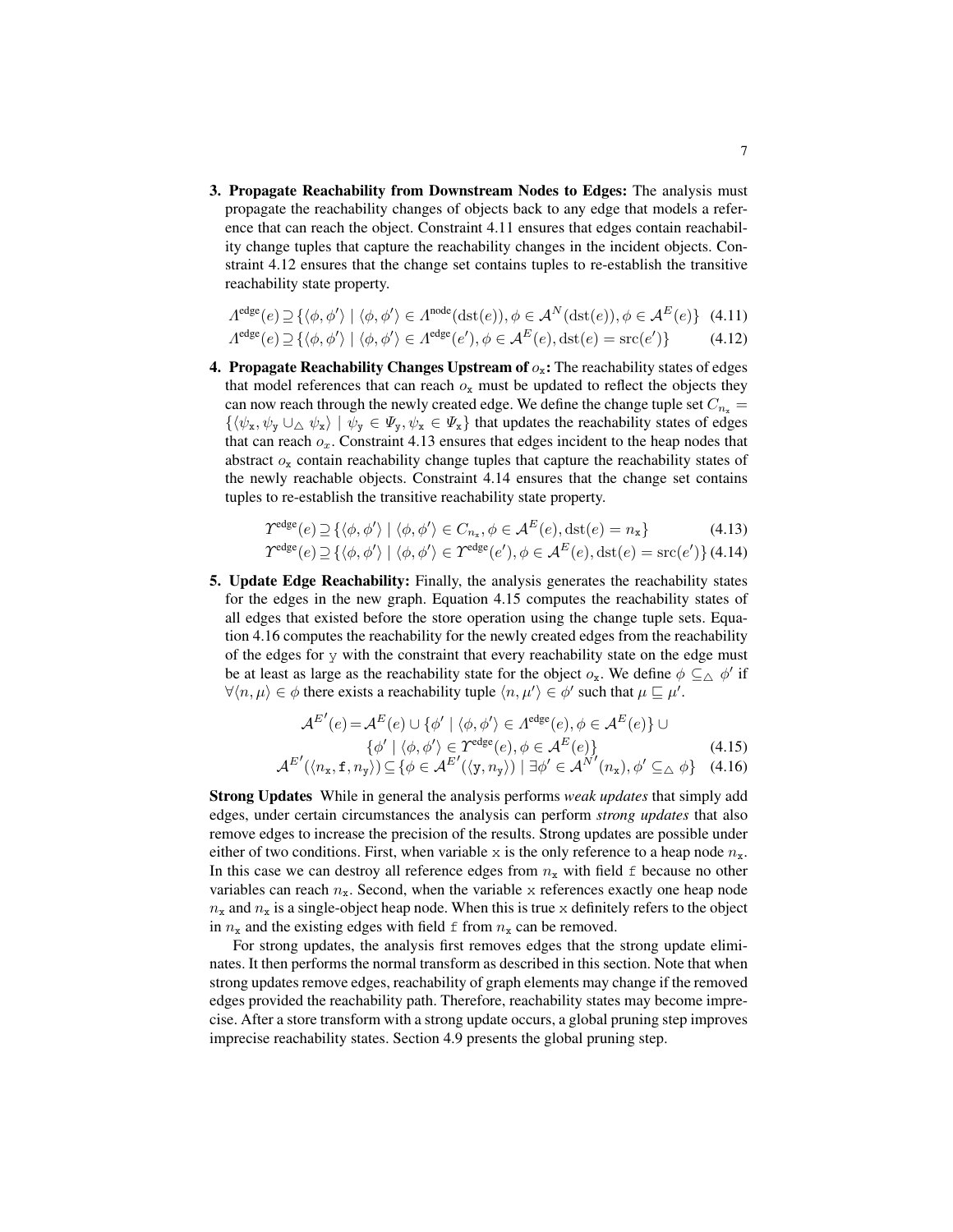#### 4.6 Element Load and Store Statements

Our analysis implements the standard pointer analysis treatment of arrays: Array elements are treated as a special field of array objects and always have weak store semantics. The analysis does not differentiate between different indices. This treatment can cause imprecision for operations such as vector removes that move a reference from one array element to another. Our implementation uses a special analysis to identify array store operations that acquire an object reference from an array and then create a reference from a different element of that array to the same object. Because the graph already accounts for this reachability, the effects of such stores can be safely omitted.

#### 4.7 Return Statement

Return statements are of the form  $r$  return x and return the object referenced by x. Each reachability graph has a special Return variable that is out of program scope. At a method return the transform assigns the Return variable to the references of variable x. We assume without loss of generality that the control flow graph has been modified to merge the control flow for all return statements.

# 4.8 Control Flow Join Points

To analyze a statement, the analysis first computes the join of the incoming reachability graphs. The operation for merging reachability graphs  $r_0$  and  $r_1$  into  $r_{\text{out}}$  follows below:

- 1. The set of variables for  $r_{\text{out}}$  is the set of live variables at  $\bullet s$ .
- 2. The set of heap nodes for  $r_{\text{out}}$  is the union of the heap nodes in the input graphs. The union of the reachability states is taken,  $\mathcal{A}_{out}^{N}(n) = \mathcal{A}_{0}^{N}(n) \cup \mathcal{A}_{1}^{N}(n)$ .
- 3. The set of reference edges for  $r_{\text{out}}$  is the union of the reference edges of the input graphs. Recall that reference edges are unique in a reachability graph with respect to source, field, and destination. For a reference edge  $e$ ,  $\mathcal{A}_{out}^E(e) = \mathcal{A}_0^E(e) \cup \mathcal{A}_1^E(e)$ .

### 4.9 Global Pruning

When strong updates remove edges, the reachability states may become imprecise. The call site transform given in Section 5 can also introduce imprecise reachability states. Our analysis includes a global pruning step that uses global reachability constraints to prune imprecise reachability states to improve the precision of the analysis results. The intuition behind global pruning is that multiple abstract states can correspond to the same set of concrete heaps, and the global pruning step generates an equivalent abstraction that locally has more precise reachability states.

Global Reachability Constraints Reachability information must satisfy two reachability constraints that follow from the discussion in Section 3.3.

- Node reachability constraint: For each node  $n, \forall \phi \in A^N(n), \forall \langle n', \mu \rangle \in \phi$ , if  $\mu \in \{1, \text{MANY}\}\$  then there must exist a set of edges  $e_1, \ldots, e_m$  such that  $\phi \in \mathcal{A}^E(e_i)$ for all  $1 \leq i \leq m$  and the set of edges  $e_1, \ldots, e_m$  form a path through the reachability graph from  $n'$  to  $n$ .
- Edge reachability constraint: For each edge  $e, \forall \phi \in A^E(e)$  there exists  $n \in N$  and  $e_1, \ldots, e_m \in E$  such that  $\phi \in A^N(n)$ ;  $\phi \in A^E(e_i)$  for all  $1 \leq i \leq m$ ; and the set of edges  $e_1, \ldots, e_m$  form a path through the reachability graph from  $e$  to  $n$ .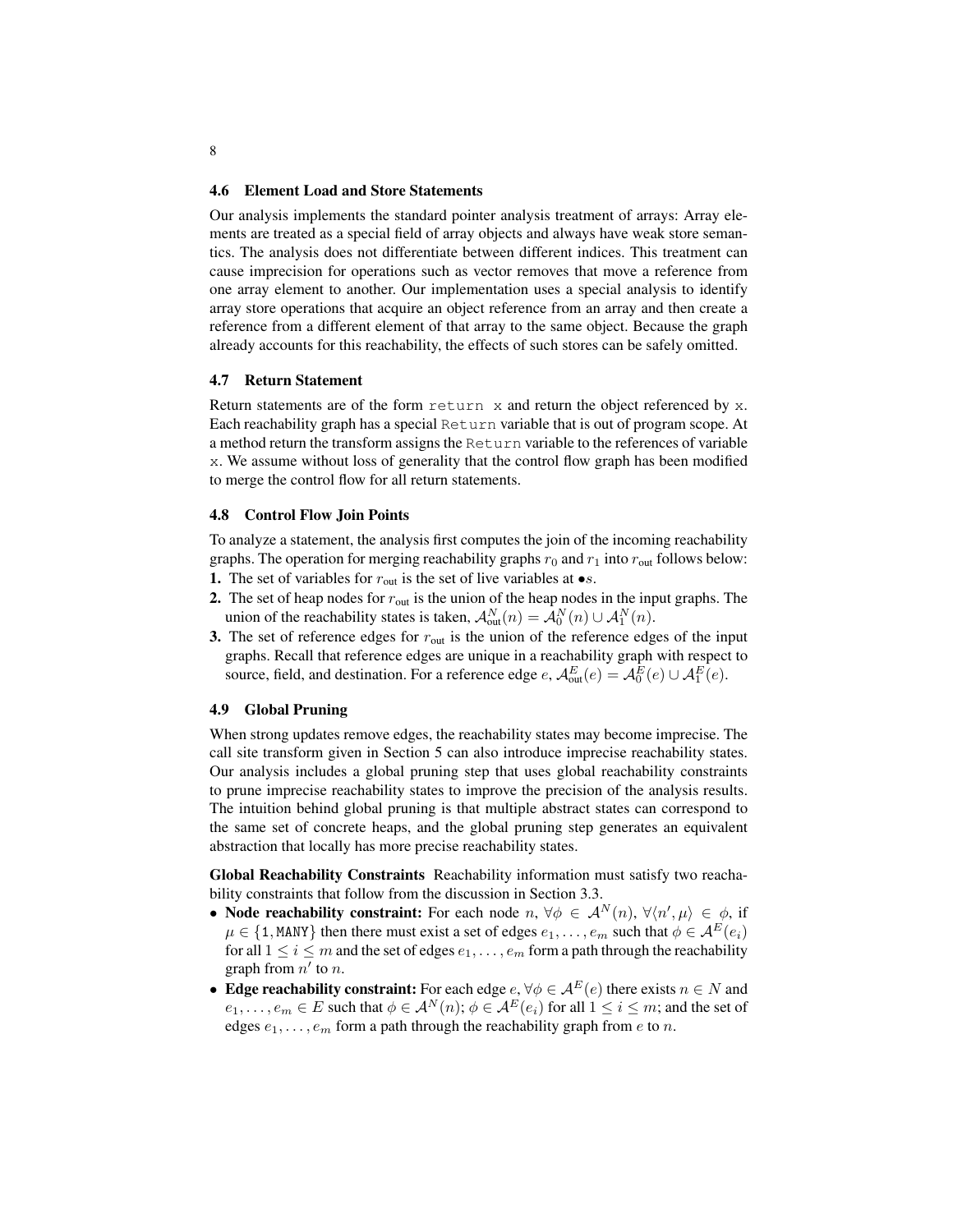The first phase of the algorithm generates a reachability graph with the most precise set of reachability states for the nodes. The second phase of the algorithm generates the most precise set of reachability states for the edges.

1. Improve the precision of the node reachability states: The algorithm first uses the node reachability constraint to prune the reachability states of nodes. This phase uses the existing  $A^E$  to prune reachability tuples from imprecise reachability states to generate a more precise  $A^{N'}$  from the previous  $A^N$ . The algorithm iterates through each flagged node  $n_f$ . The function  $\mathcal{A}_f^{\mathcal{E}}(e)$  maps the edge  $e \in E$  to the set of reachability states  $\Phi$  for which each  $\phi \in \Phi(1)$  includes a non-zero arity reachability tuple with the node  $n_f$  and (2) there exist a path from  $n_f$  to e for which every edge along the path contains  $\phi$  in its set of reachability states. We compute  $\mathcal{A}_f^{\mathcal{E}}$  using a fixed-point algorithm on the following two constraints:

$$
\forall e \in E_e(n_f), \mathcal{A}_f^{\mathcal{E}}(e) \supseteq \mathcal{A}^E(e), \tag{4.17}
$$

$$
\forall e \in E, e' \in E_e(\text{dst}(e)), \mathcal{A}_f^{\mathcal{E}}(e') \supseteq \mathcal{A}^E(e') \cap \mathcal{A}_f^{\mathcal{E}}(e). \tag{4.18}
$$

For each node *n* and each reachability state  $\phi \in A^N(n)$  the analysis shortens  $\phi$  to remove tuples  $n_f$  or  $n_f^*$  to generate a new reachability state  $\phi'$  if  $\phi$  does not appear in  $\mathcal{A}_f^{\mathcal{E}}(e)$  of any edge e incident to n. This step does not prune  $n_f$  or  $n_f^*$  from the reachability states of flagged nodes  $n_f$ . The analysis then propagates these changes to  $A^E$  of the upstream edges using the same propagation procedure described by Equations 4.11 and 4.12 to generate  $A_r^E$ .

2. Improve the precision of the edge reachability states: The algorithm next uses the pruned node reachability states in  $\mathcal{A}^{N'}$  and  $\mathcal{A}^E_r$  to generate a more precise  $\mathcal{A}^{E'}$ . The intuition is that an edge can only have a given reachability state if there exists a path from that edge to a node with that reachability state such that all edges along the path contain the reachability state. The analysis starts from every heap node  $n$  and propagates the reachability states of  $A^N(n)$  backwards over reference edges. The analysis initializes  $A^{E'} = \{A_r^{E}(e) \cap A^{N'}(n) \mid \forall e \in E, n = \text{dst}(e)\}.$  The analysis then propagates reachability information backwards to satisfy the constraint:  $A^{E'}(e) \supseteq A^{E'}_r(e) \cap A^{E'}(e')$  for all  $e' \in E_e(\text{dst}(e))$ . The propagation continues until a fixed-point is reached.

### 4.10 Static Fields

We have omitted analysis of static fields or globals. We assume that the preprocessing stage creates a special global object that contains all of the static fields and passes it to every call site. Through this semantics-preserving program transformation, static field store and load statements become normal store and load statements, respectively.

# 5 Interprocedural Analysis

The interprocedural analysis adds a call site transform to the intraprocedural analysis. It uses a standard fixed-point algorithm and begins by analyzing the main method. Our analysis processes each method using one context that summarizes the heaps for all call sites. A summary of the transform follows:

- 1. Compute the portion of the heap that is reachable from the callee.
- 2. Rewrite reachability states to abstract flagged heap nodes that are not in the callee heap with special out-of-context heap nodes.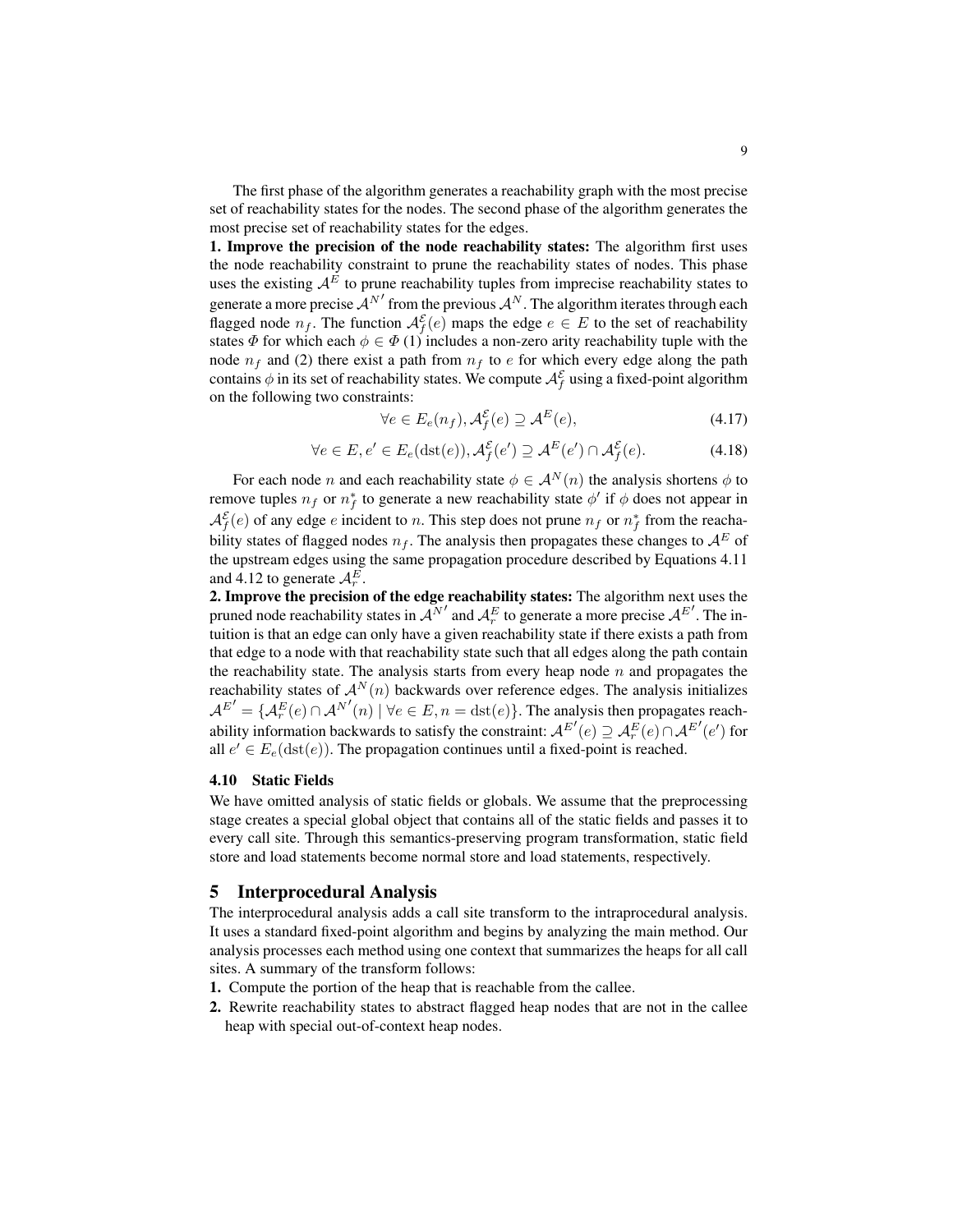- 3. Merge this portion of the heap with the callee's current initial graph. If the graph changes, schedule the callee for reanalysis.
- 4. Use the callee reachable portion of the heap to specialize the callee's current analysis result.
- 5. Remove the callee reachable portion of the heap and splice in the specialized callee results.
- 6. Merge nodes such that each allocation site has at most one summary heap node and one single object heap node.
- 7. Call the global pruning step introduced in Section 4.9 to improve the precision of the caller reachability graph.

# 5.1 Compute Callee Context Subgraph

For each call site, the analysis computes the subgraph  $G_{sub} \subseteq G$  that is reachable from the call site's arguments. For each incoming edge  $\langle n, f, n' \rangle \in E$  into  $G_{sub}$  where  $n \notin G_{sub}$  and  $n' \in G_{sub}$ , the analysis generates a new *placeholder node*  $n_p$  and a new edge  $e' = \langle n_p, \mathcal{R}(n') \rangle$  where  $\mathcal{A}^E(e') = \mathcal{A}^E(e)$ . The placeholder node  $n_p$  serves as a proxy flagged node for all reachability nodes in  $\mathcal{A}^N(n)$  during global pruning. For each incoming edge  $\langle v, n' \rangle \in E$  into  $G_{sub}$  where  $n' \in G_{sub}$ , the analysis generates a new placeholder variable  $v_p$  and *placeholder edge*  $e_p = \langle v_p, n' \rangle$  where  $A^E(e_p) = A^E(e)$ .

### 5.2 Out-of-Context Reachability

Summarization presents a problem for out-of-context flagged heap nodes that appear in reachability states of in-context heap nodes. The interprocedural analysis uses placeholder flagged nodes to rewrite out-of-context flag heap nodes in reachability states. Each heap node  $n_f$  that appears in  $A^N$  of a placeholder node is (1) outside of the graph  $G<sub>sub</sub>$  and (2) abstracts objects that can potentially reach objects abstracted by the subgraph  $G_{sub}$ . The analysis replaces all such nodes in all in-context reachability states with special out-of-context heap nodes for the allocation site. There can be up to two out-of-context heap nodes per an allocation site: one is a summary node and one abstracts the most recently allocated object from the allocation site. The purpose of these heap nodes is to allow the analysis of the callee context to age in-context, single-object heap nodes without affecting out-of-context flagged heap nodes that can reach objects in the callee's reachability graph.

The analysis maps (1) the newest single-object heap node for an allocation site that is out of the callee's context to the special single-object out-of-context heap node and (2) all other nodes for the allocation site that are out of the callee's context for the heap node to the special summary out-of-context heap node. The analysis stores this mapping for use in the splicing step. These special out-of-context nodes serve as placeholders to track changes to the reachability of out-of-context edges.

#### 5.3 Merge Graphs

The analysis merges the subgraphs from all calling contexts using the join operation from Section 4.8.

#### 5.4 Predicates

The interprocedural analysis extends all nodes, edges, and reachability states with a set of predicates. These predicates are included to prevent nodes and edges from leaking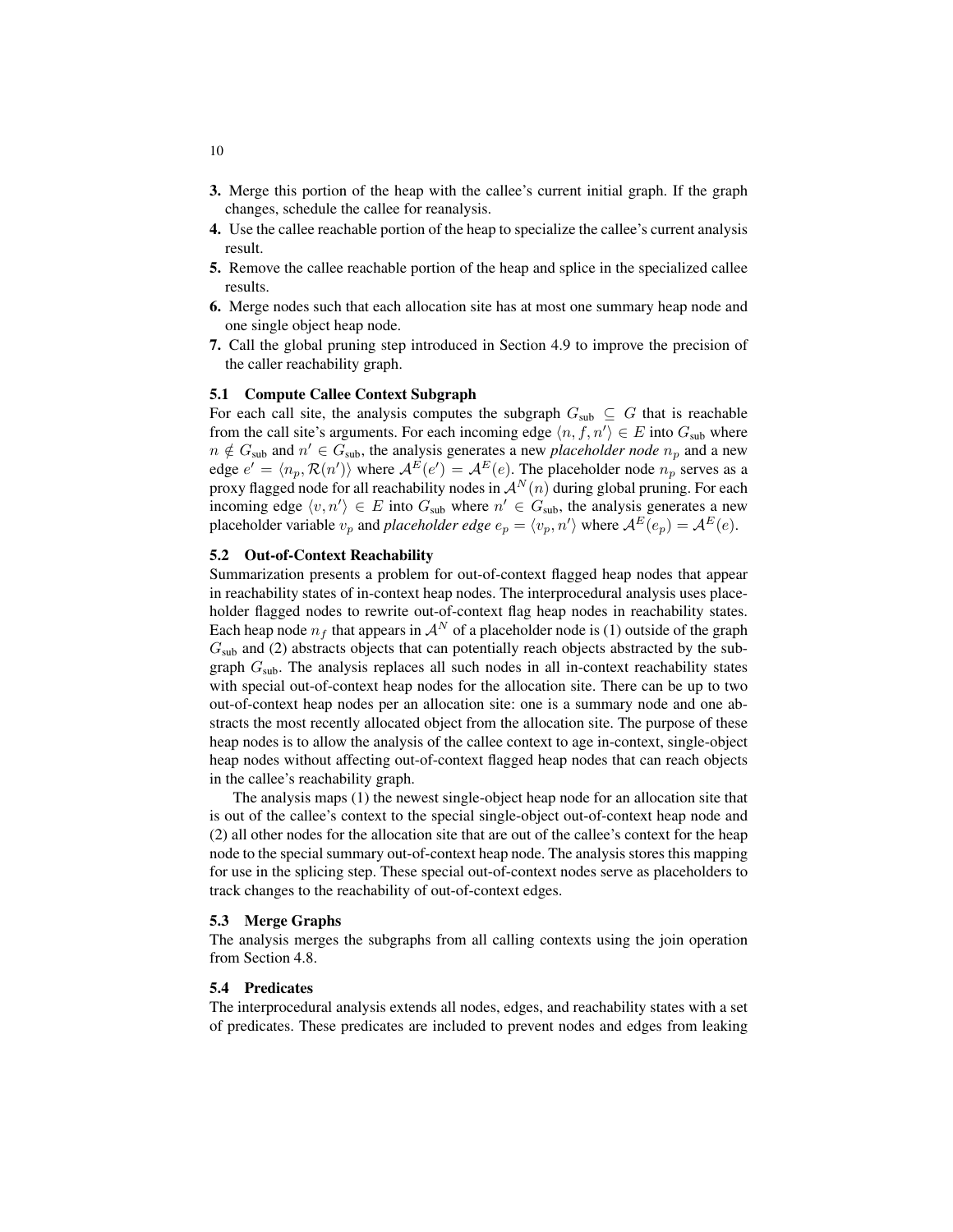from one call site to another and are used (1) to determine whether the given node, edge, or reachability state in the callee graph should be mapped to the caller and (2) to correctly propagate reachability states in the caller. Predicates are comprised of the following atomic predicates, which can be combined with logical disjunction (or):

- Edge e exists with reachability state  $\phi$  in  $G_{sub}$  of the caller
- Node *n* exists with reachability state  $\phi$  in  $G_{sub}$  of the caller
- Edge  $e$  exists in  $G_{sub}$  of caller
- Node *n* exists in  $G_{sub}$  of caller
- *true*

The caller analysis begins by initializing the predicates for all nodes, edges, and reachability states to tautologies. For example, the initial predicate for a node  $n$  is that the node  $n$  exists in the caller — this prevents node  $n$  from leaking from one call site to another. The initial predicate for a reachability state  $\phi$  on node n is that node n exists in  $G_{sub}$  of the caller with reachability state  $\phi$ .

Store operations can change the reachability states of both edges and heap nodes. When the propagation of a change set creates a new reachability state on a node or an edge, the new state inherits the predicate from the previous state on the node or edge, respectively. Object allocation operations can merge single-object heap nodes into the corresponding summary node. In this case, predicates for the nodes are or'ed together. Likewise, if the operation causes two edges to be merged, their predicates are also or'ed together. Duplicated reachability states may also be merged and their predicates are or'ed together. Predicates can be ignore for the load statement and the computation of change sets as the predicates produced by those operations do not appear on caller visible graph elements.

Newly created nodes or edges are assigned the *true* predicate.

### 5.5 Specializing the Graph

The algorithm uses  $G<sub>sub</sub>$  to specialize the callee heap reachability graph  $G<sub>callee</sub>$ . The analysis makes a copy of the heap reachability graph  $G_{\text{called}}$ . It then prunes all elements of the graph whose predicates are not satisfied by the caller subgraph  $G_{sub}$ . The callee predicates of each heap element in  $G_{\text{callee}}$  are replaced with the caller predicate for the heap element in  $G_{sub}$  that satisfied the callee predicate.

If a reachability state contains out-of-context heap nodes, then the analysis uses the stored mapping to translate the out-of-context heap nodes to caller heap nodes. The stored mapping may map multiple heap nodes to the same out-of-context summary heap node. If the arity of the reachability tuple for an out-of-context heap node was 1, then the analysis generates all permutations of the reachability state using the stored mapping from Section 5.2. If the arity was MANY, the analysis replaces the reachability tuple with a set of reachability tuples that contains one tuple for each heap node that mapped to the out-of-context summary node and that tuple has arity MANY.

### 5.6 Splice in Subgraph

This step splices the physical graphs together. The placeholder nodes are used to splice references from the caller graph to the callee graph. The placeholder edges are used to splice caller edges into the callee graph.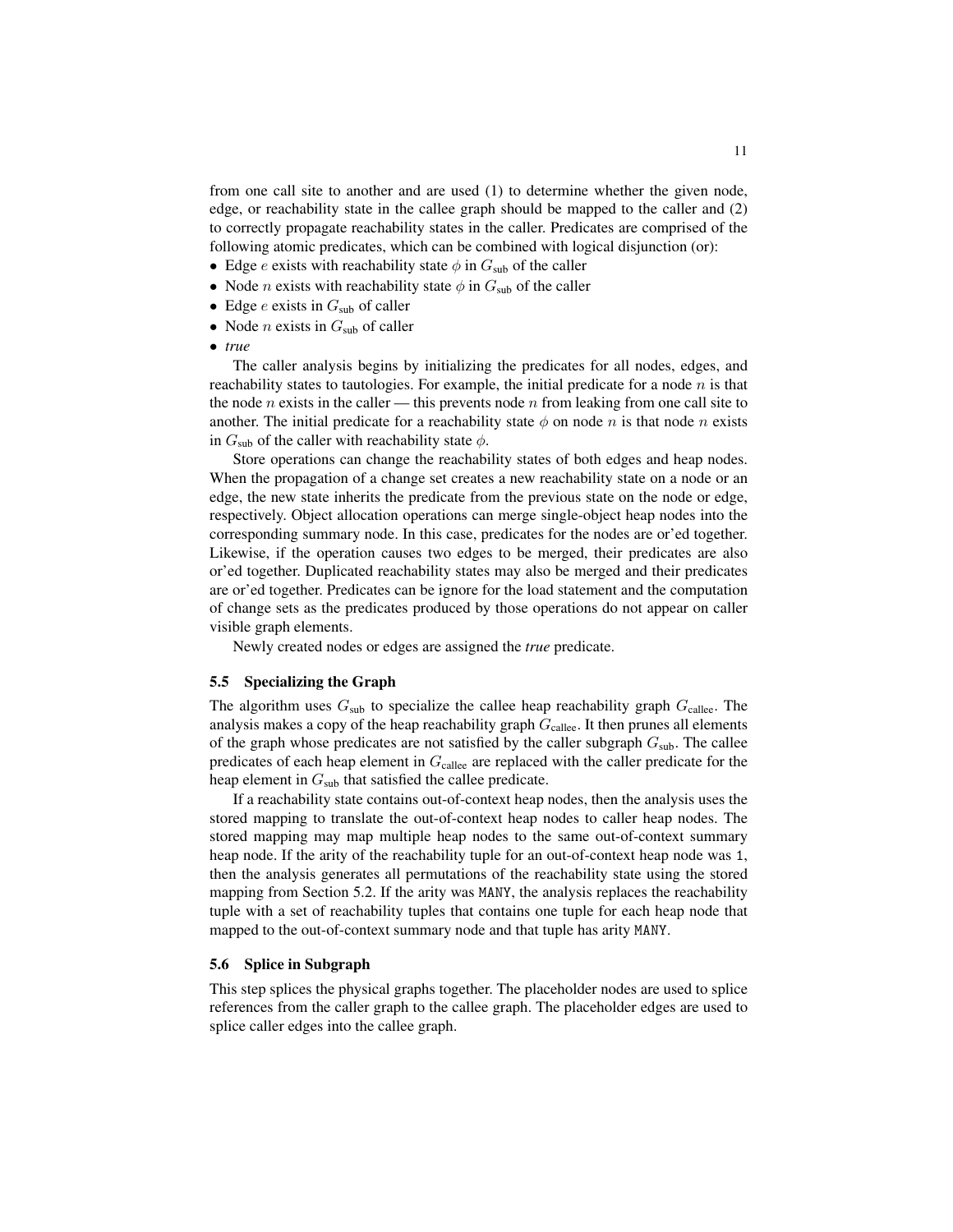Finally, the reachability changes are propagated back into the out-of-context heap nodes of the caller reachable portion of the reachability graph. The analysis uses predicates to match the reachability states on the original edges from the out-of-context portion of the caller graph into  $G_{sub}$ . The analysis generates a change set for each edge that tracks the out-of-context reachability changes made by the callee. It then solves constraints of the same form as Constraints 4.11 and 4.12 to propagate these changes to upstream portions of the caller graph.

# 5.7 Merging Heap Nodes

At this point, the graph may have more than one single object heap node or summary heap node for a given allocation site. The algorithm next merges all but the newest single object heap node into the summary heap node. It rewrites all tokens in all reachability states to reflect this merge, and then updates the arities.

### 5.8 Global Pruning

Finally, the analysis calls the global pruning algorithm to remove imprecision potentially caused by our treatment of reachability from out-of-context heap nodes.

# 6 Evaluation

We have implemented the analysis in our compiler and analyzed both out-of-order Java applications [1] and Bamboo applications [2]. In out-of-order Java the developer annotates code blocks as reorderable to decouple these blocks from the parent thread of execution. OoOJava uses disjointness analysis combined with other analyses to generate a set of runtime dependence checks that guarantee that the parallel execution preserves the behavior of the original sequential code — therefore the annotations do not affect the correctness of the program.

Bamboo extends Java with task extensions designed for parallel programming and uses static analysis to prevent data races between tasks. Collectively, Bamboo can be viewed as a generalization of the worker thread pattern. The Bamboo task scheduler uses the disjointness analysis results to generate a locking strategy that ensures that the application does not simultaneously execute tasks that may update the same object.

Bamboo programs are a natural choice for benchmarks as the tasks' parameter objects are typically intended to be disjoint and therefore provide a source of programs with flagged allocation sites. Analyzing tasks only means that task parameter objects may be live from references in the scheduler, and therefore the first strong update condition (see Section 4.5) does not apply to those heap nodes. The analysis and benchmarks are available at http://demsky.eecs.uci.edu/compiler.php.

#### 6.1 Benchmarks

We analyzed and parallelized the following three out-of-order Java benchmarks: KMeans, a data clustering benchmark from STAMP [3]; RayTracer, a ray tracer from Java Grande [4]; and Power, a power pricing benchmark from JOlden [5].

We analyzed and parallelized the following six Bamboo benchmarks ported from the Java Grande benchmark suite[4]: MonteCarlo, a Monte Carlo simulation; Series, a Fourier series computation; and Fractal, which computes a Mandelbrot set. We also analyzed and parallelized: KMeans; Tracking, a vision benchmark from the San Diego Vision Benchmark Suite [6]; and FilterBank, a multi-channel filter from StreamIt [7].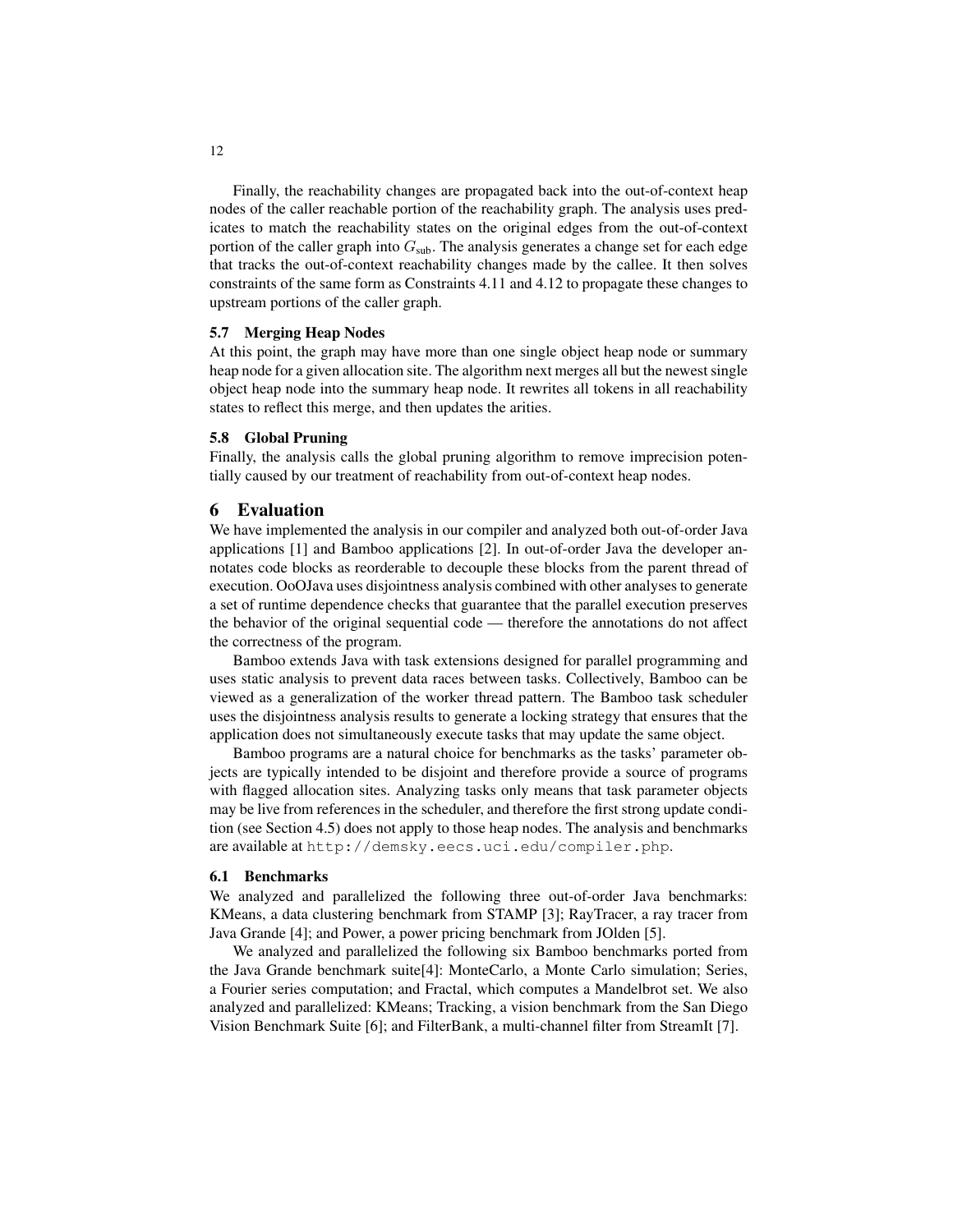| Benchmark                                   |  |  |            | Sharing Time (s) Lines Speedup |  |  |  |  |
|---------------------------------------------|--|--|------------|--------------------------------|--|--|--|--|
| RayTracer                                   |  |  | 54.3 3,258 | $7.8\times$                    |  |  |  |  |
| KMeans-OoOJava 0                            |  |  | 26.2 3,541 | $5.8\times$                    |  |  |  |  |
| Power                                       |  |  | 11.2 2.275 | $6.0\times$                    |  |  |  |  |
| Fig. 4. Out-of-order Java Results (8 cores) |  |  |            |                                |  |  |  |  |

| Benchmark                    |                  |               | Sharing Time (s) Lines Speedup Speedup |              |
|------------------------------|------------------|---------------|----------------------------------------|--------------|
|                              |                  |               | Bamboo                                 | C            |
| Tracking                     |                  | 19.3 5.218    | $26.2\times$                           | $26.1\times$ |
| KMeans-Bamboo <sup>1</sup> 2 |                  | 3.7 2.893     | $38.9\times$                           | $35.1\times$ |
| MonteCarlo                   | $\left( \right)$ | 2.1 3.638     | $36.2\times$                           | $34.2\times$ |
| FilterBank                   | $\left( \right)$ | 0.1 1.555     | $37.5\times$                           | $37.5\times$ |
| <b>Series</b>                |                  | 0.2 1.639     | $61.2\times$                           | $57.6\times$ |
| Fractal                      |                  | $0.1$   1.568 | $61.6\times$                           | $58.0\times$ |

Fig. 5. Bamboo Results (62 cores)

| <b>Benchmark</b>          |          | Sharing $\text{Time}$ (s) Lines |             |
|---------------------------|----------|---------------------------------|-------------|
|                           |          |                                 |             |
| Bank                      | $\Omega$ |                                 | 4.3 2,059   |
| Chat                      | ٩        |                                 | 3.7 1,744   |
| iHTTPp2                   | n        |                                 | 4.2 2,679   |
| MultiGame                 | 10       |                                 | 180.9 3,099 |
| Spider                    |          |                                 | 10.1 1,827  |
| <b>TicTacToe</b>          | 0        |                                 | 1.6 1,766   |
| WebCommerce <sup>10</sup> |          |                                 | 11.5 2,090  |
| WebPortal                 |          |                                 | 2.7 2.213   |

Fig. 6. Analysis Only Bamboo Results

We also analyzed several additional Bamboo applications.  $\text{[HTTPp2}$  is an open source proxy server available from http://jhttp2.sourceforge.net/.Bank implements a simple banking server. WebPortal assembles information from online data sources into a web page. Spider crawls the web. TicTacToe is a tic-tac-toe game server. WebCommerce is a web application server. MultiGame is a multiplayer game.

# 6.2 Disjoint Reachability Analysis Results

We ran 17 benchmarks through the analysis on a 2.27 GHz Xeon. Figures 4, 5, and 6 present the results and the time columns show the analysis time. Most benchmarks took only a few seconds to analyze. The benchmarks ranged from 5,218 to 1,555 lines of code, with an average of 67.7 methods per benchmark.

Disjoint reachability analysis identified a total of 16 possible sharing classes between flagged heap nodes over 17 benchmarks. A sharing class is a set of flagged heap nodes that the analysis identified as not definitely disjoint. Therefore, runtime objects that map to these nodes may have sharing during execution. A developer might examine the results for particular program points to learn about possible sharing.

The other benchmarks were reported to have disjoint heaps reachable from flagged nodes. We checked that the analysis reported all sharing by manual inspection. The amount of sharing is relatively small as we only checked the sharing properties required to verify that the intended parallelization was safe. The analysis detected real sharing in MultiGame between player objects that prevents any substantial parallelization.

We used disjoint analysis to explore whether main feeders in Power were disjoint. To explore this question, we manually flagged the allocation site. Disjoint analysis confirmed that the power distribution networks reachable from main feeders were disjoint.

#### 6.3 Parallelization Speedups

Three of the benchmarks were automatically parallelized using out-of-order Java for a 2.27GHz 8-core Intel Xeon. The analysis results for RayTracer, KMeans, and Power were used to parallelize the benchmarks. Figure 4 presents the speedups for these benchmarks on 8 cores. The speedups are relative to the single-threaded Java versions compiled to C using the same compiler. The OoOJava version of KMeans parses an input file while the Bamboo version hard codes the input, causing the difference in scalability.

Six of the benchmarks were automatically parallelized using Bamboo for Tilera's TILEPro64 processor. Without disjointness analysis, the benchmarks must be executed sequentially. The analysis results for MonteCarlo, KMeans, FilterBank, Fractal, Series and Tracking were used to automatically generate parallel implementations. Figure 5 presents the speedup for a 62-core<sup>3</sup> Bamboo binary parallelized from analysis results

<sup>&</sup>lt;sup>3</sup> Two cores in the parallelized binary are reserved for PCI device support.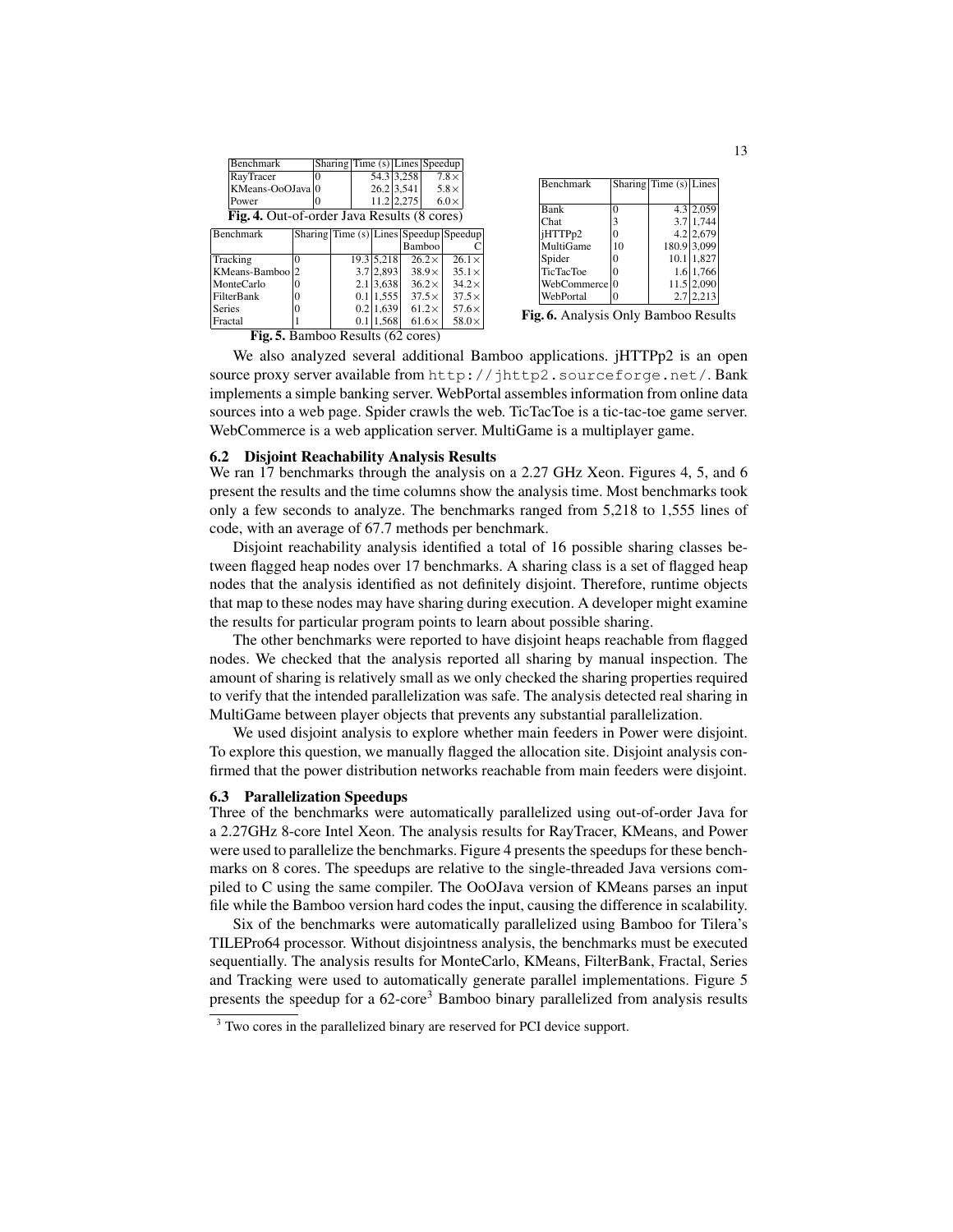

Fig. 7. An example concrete heap with a reachability graph

relative to a 1-core Bamboo binary and a 1-core C binary. We omit results for the server benchmarks due to both the lack of network support in our runtime (the current runtime executes directly on the hardware with no underlying O/S) and the difficult of accurately benchmarking server applications.

The speedups are significant. While disjoint reachability analysis is critical for generating correct parallel implementations, the benchmarks contain a large degree of parallelism and other applications may not see the same magnitude of speedup.

# 7 Related Work

We discuss related work in shape analysis, alias analysis, pointer analysis, logics, static analysis, and type systems.

### 7.1 Shape Analysis

Disjoint reachability analysis discovers properties that are related to but different from those discovered by shape analysis [8–12]. Shape analysis, in general, discovers local properties of heap references and from these properties infers a rich set of derived properties including reachability and disjointness. Where shape analysis can find properties that arise from local invariants, disjoint reachability analysis can find the relative disjointness and reachability properties for any pair of objects. Disjoint reachability analysis complements shape analysis by discovering disjoint reachability properties for arbitrarily complex structures. Calcagno et al. present a shape analysis that focuses on discovering different heap properties [13].

We motivate our discussion of shape analysis with a concrete heap example. Figure 7(a) illustrates a simple concrete heap where a Graph can reach several Vertex objects that all point to a graph-local  $\text{Confiq}$  object. We expect that many real programs construct data structures with similar sharing patterns to this example. A possible reachability graph in Figure 7(b) contains enough information to show that Config and Vertex objects are reachable from at most one Graph object. Some shape analyses [8, 9] focus on local shape properties (does a tree stay a tree?) and understandably lose precision with the above example or the singleton design pattern. Singleton design patterns include references to globally shared objects. Some parallelizable phases may not even access the shared object, but the presence of a shared object will cause problems for many shape analysis. Our analysis can infer that operations on different graphs that access both Vertex and Config objects may execute in parallel. Note that this result is independent of the relative shape of Vertex objects in the heap.

Marron et al. extend the shape approach for more general heaps with edge-sharing analysis [12, 14]. Their analysis can discover that the Vertex objects from different Graph objects are disjoint. However, their edge-sharing abstraction is localized and therefore cannot discover that Config objects are not shared between graphs.

TVLA [10] is a framework for developing shape analysis. Disjointness properties can be written as instrumentation predicates in TVLA, but the system will evaluate them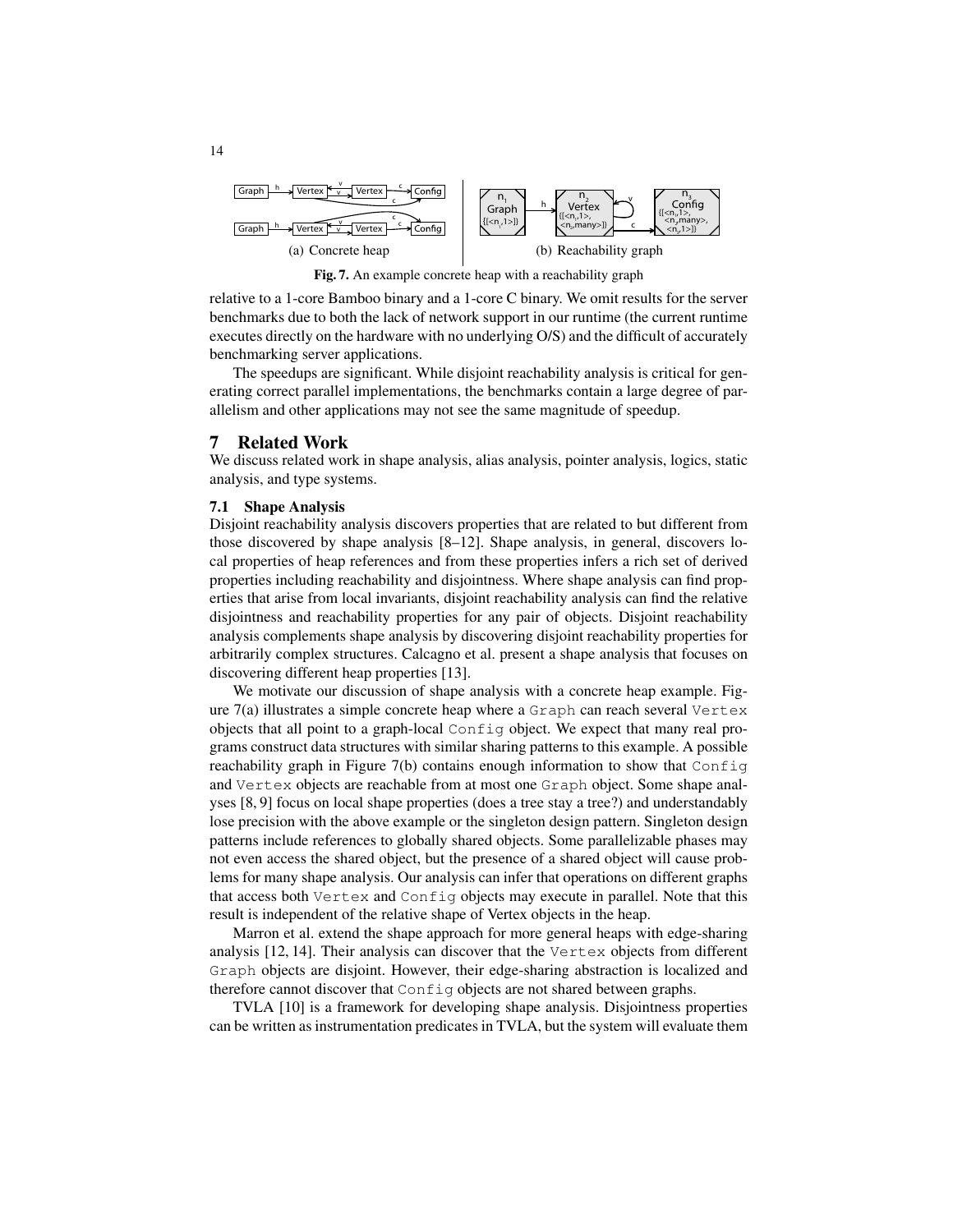using the default update rule, providing acceptable results only for trivial examples. To maintain precision, update rules for the disjointness predicates must be supplied, a task that we expect is equivalent in difficulty to disjoint reachability analysis. While TVLA contains reachability predicate update rules, these cannot capture that an object is reachable from exactly one member of a summarized region. Furthermore, it appears that TVLA does not scale to the size of our benchmarks.

Separation logic can express that formulas hold on disjoint heap regions [15]. Distefano et al. propose a shape analysis for linked lists based on separation logic [16]. Raza et al. extend separation logic with labels that relate assertions at one program point to another in an effort to identify statements that can be parallelized [17]. These shape analysis based on separation logic are at an early stage and cannot extract disjoint reachability properties for our examples.

# 7.2 Alias and Pointer Analysis

Alias analysis [18, 19] and pointer analysis [20, 21], like disjoint reachability analysis, analyzes source code to discover heap referencing properties. Conditional must not aliasing analysis by Naik and Aiken [22] is similar, but their type system names objects by allocation site and loop iteration. Unlike our analysis, their approach cannot maintain disjointness properties for mutation outside of the allocating loop. Chatterjee et al. describe a modular points-to analysis that does not extract disjoint reachability properties, but introduces an alternative approach to abstracting caller contexts [23].

# 7.3 Other Analysis and Type Systems

Sharing analysis [24] computes sharing between variables. Sharing analysis could not determine disjoint reachability properties for the example in Figure 1 of our paper as it would lose information about the relative disjointness of graphs in the array.

Connection analysis discovers which heap-directed pointers may reach a common data structure [25]. There are a finite number of pointers in a program which implies that connection analysis can only maintain a finite number of disjoint relations. For example, connection analysis cannot determine that all of the Graph objects in our paper's example reference mutually disjoint sets of Vertex objects.

Ownership type systems have been developed to restrict aliasing of heap data structures [26, 27]. While disjoint reachability analysis can infer similar properties, it does not require user annotations.

Program verification [28] can also discover reachability properties. Their work focuses on reachability from named nodes rather than arbitrary heap objects.

# 8 Conclusion

If a compiler can determine that code blocks perform memory accesses that do not conflict, it can safely parallelize them. Traditional pointer analyses have difficulty reasoning about reachability from objects that are represented by the same node. We present disjoint reachability analysis, a new analysis for extracting reachability properties from code. The analysis uses a reachability abstraction to maintain precise reachability information even for multiple objects from the same allocation site. We have implemented the analysis and analyzed 17 benchmark programs. The analysis results enabled parallelization of several benchmarks that achieved significant performance improvements.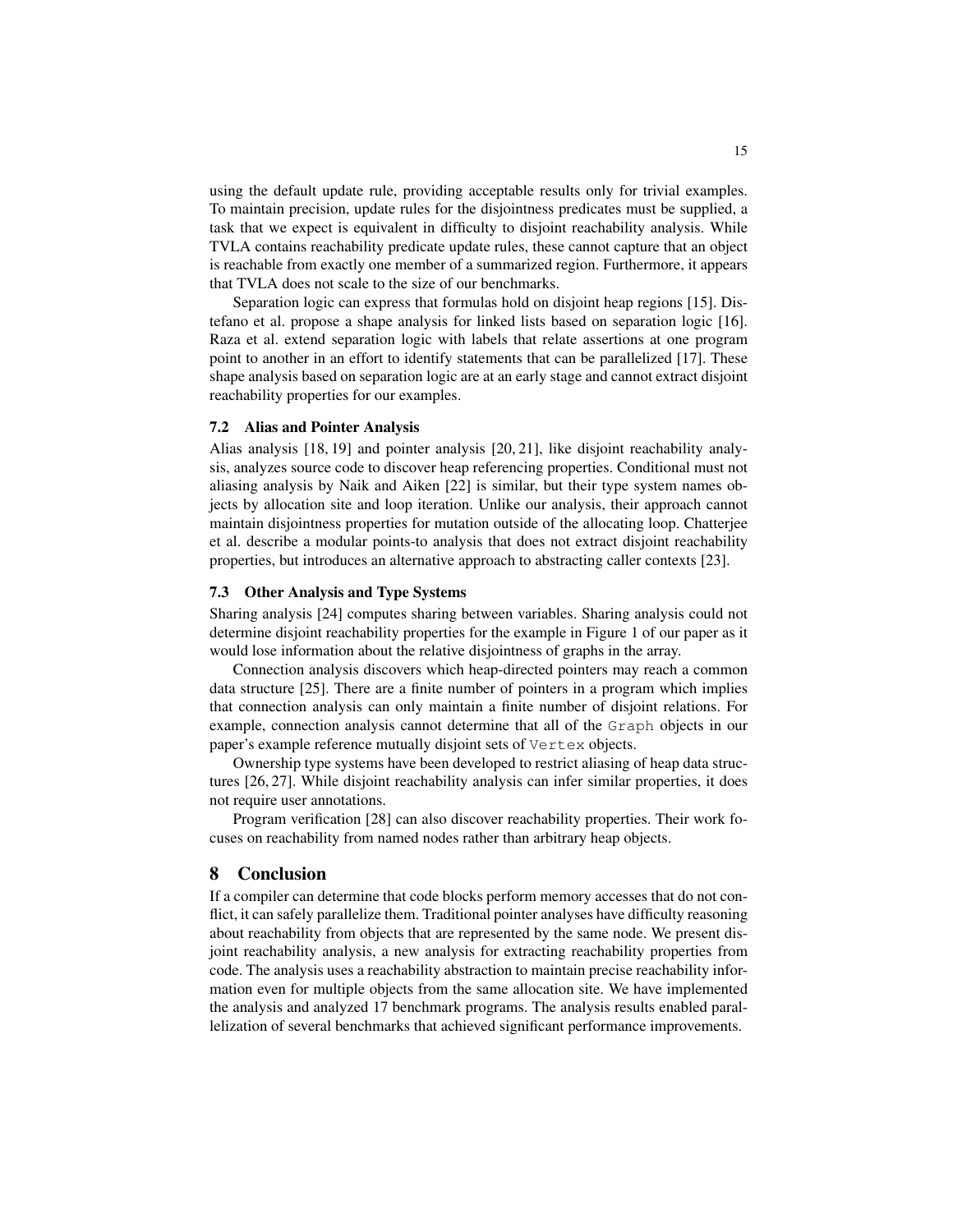# References

- 1. Jenista, J.C., Eom, Y., Demsky, B.: OoOJava: An out-of-order approach to parallel programming. In: Second USENIX Workshop on Hot Topics in Parallelism. (2010)
- 2. Zhou, J., Demsky, B.: Bamboo: A data-centric, object-oriented approach to multi-core software. In: Proceedings of the 2010 Conference on Programming Language Design and Implementation. (2010)
- 3. C. Minh et al: STAMP: Stanford transactional applications for multi-processing. In: Proceedings of the 2008 IEEE International Symposium on Workload Characterization
- 4. Smith, L.A., Bull, J.M., Obdrzalek, J.: A parallel Java Grande benchmark suite. In: SC2001
- 5. Cahoon, B., McKinley, K.S.: Data flow analysis for software prefetching linked data structures in Java. In: Proceedings of the International Conference on Parallel Architectures and Compilation Techniques. (2001)
- 6. Venkata, S.K., Ahn, I., Jeon, D., Gupta, A., Louie, C., Garcia, S., Belongie, S., Taylor, M.B.: SD-VBS: The San Diego vision benchmark suite. In: Proceedings of the 2009 IEEE International Symposium on Workload Characterization. (2009)
- 7. M. Gordon et al: A stream compiler for communication-exposed architectures. In: Proceedings of the 2002 International Conference on Architectural Support for Programming Languages and Operating Systems
- 8. Chase, D.R., Wegman, M., Zadeck, F.K.: Analysis of pointers and structures. In: Proceedings of the 1990 Conference on Programming Language Design and Implementation
- 9. Ghiya, R., Hendren, L.J.: Is it a tree, a DAG, or a cyclic graph? A shape analysis for heapdirected pointers in C. In: Proceedings of the 1996 Symposium on Principles of Programming Languages
- 10. Sagiv, M., Reps, T., Wilhelm, R.: Parametric shape analysis via 3-valued logic. ACM Transactions on Programming Languages and Systems (2002)
- 11. McPeak, S., Necula, G.C.: Data structure specifications via local equality axioms. In: Proceedings of the 2005 International Conference on Computer Aided Verification
- 12. M. Marron et al: A static heap analysis for shape and connectivity: Unified memory analysis: The base framework. In: Proceedings of the 2006 Workshop on Languages and Compilers for Parallel Computing
- 13. Calcagno, C., Distefano, D., O'Hearn, P., Yang, H.: Compositional shape analysis by means of bi-abduction. In: Proceedings of the 2009 Symposium on Principles of Programming Languages
- 14. Marron, M., Mendez-Lojo, M., Hermenegildo, M., Stefanovic, D., Kapur, D.: Sharing anal- ´ ysis of arrays, collections, and recursive structures. In: Proceedings of the 2008 Workshop on Program Analysis for Software Tools and Engineering
- 15. Reynolds, J.C.: Separation logic: A logic for shared mutable data structures. In: Proceedings of the 2002 IEEE Symposium on Logic in Computer Science
- 16. Distefano, D., O'Hearn, P.W., Yang, H.: A local shape analysis based on separation logic. LNCS 3920 (2006) 287–302
- 17. Raza, M., Calcagno, C., Gardner, P.: Automatic parallelization with separation logic. LNCS 5502 (2009) 348–362
- 18. Diwan, A., McKinley, K.S., Moss, J.E.B.: Type-based alias analysis. In: Proceedings of the 1998 Conference on Programming Language Design and Implementation
- 19. Ruf, E.: Partitioning dataflow analyses using types. In: Proceedings of the 1997 Symposium on Principles of Programming Languages
- 20. Shapiro, M., Horwitz, S.: Fast and accurate flow-insensitive points-to analysis. In: Proceedings of the 1997 Symposium on Principles of Programming Languages

16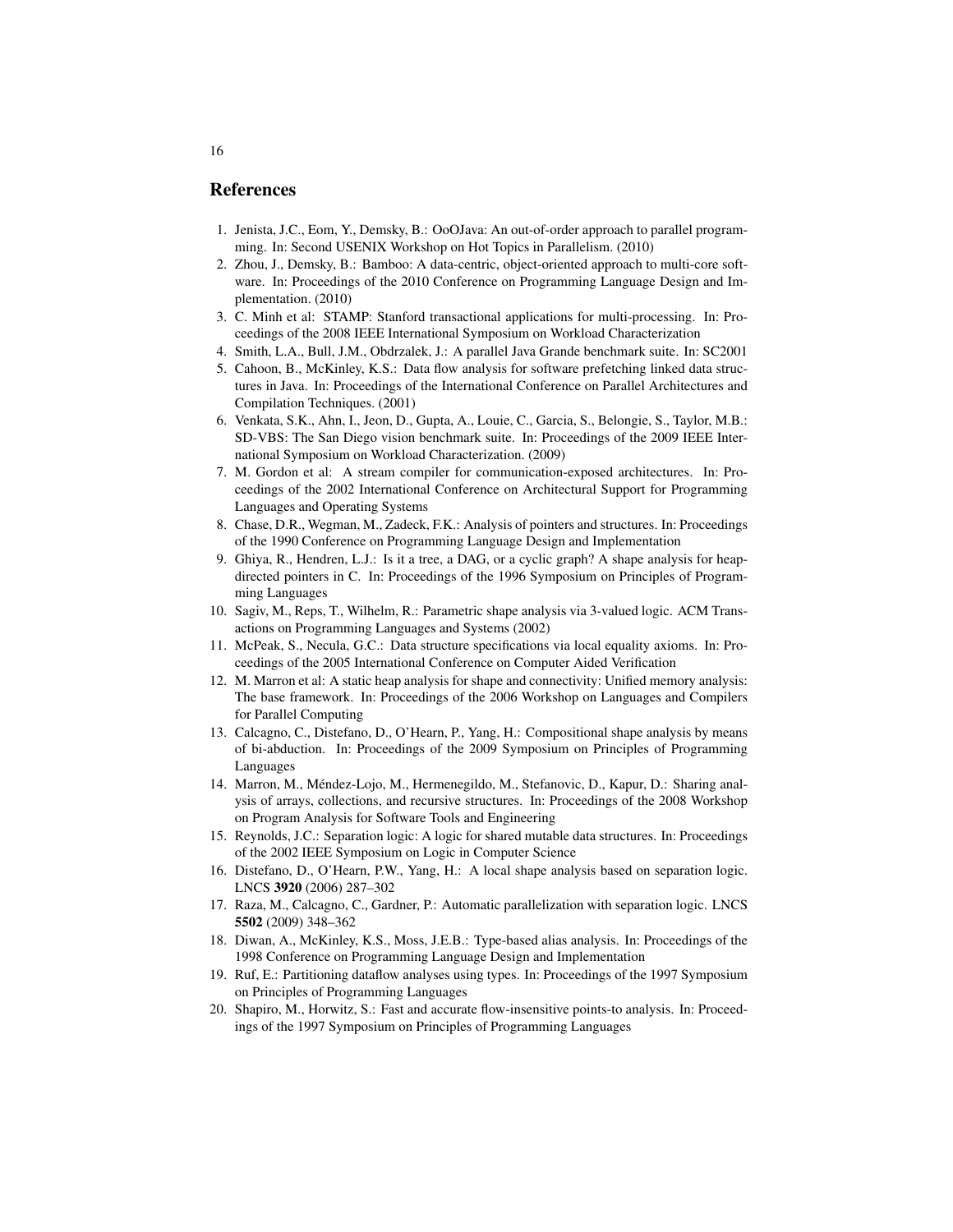- 21. Landi, W., Ryder, B.G., Zhang, S.: Interprocedural modification side effect analysis with pointer aliasing. In: Proceedings of the 1993 Conference on Programming Language Design and Implementation
- 22. Naik, M., Aiken, A.: Conditional must not aliasing for static race detection. In: Proceedings of the 2007 Symposium on Principles of Programming Languages
- 23. Chatterjee, R., Ryder, B.G., Landi, W.A.: Relevant context inference. In: Proceedings of the 1999 Symposium on Principles of Programming Languages
- 24. Mendez-Lojo, M., Hermenegildo, M.V.: Precise set sharing analysis for Java-style programs. ´ In: Proceedings of the 2008 International Conference on Verification, Model Checking, and Abstract Interpretation
- 25. Ghiya, R., Hendren, L.J.: Connection analysis: A practical interprocedural heap analysis for C. International Journal of Parallel Programming (1996)
- 26. Clarke, D.G., Drossopoulou, S.: Ownership, encapsulation and the disjointness of type and effect. In: Proceedings of the 2002 International Conference on Object-Oriented Programming, Systems, Languages and Applications
- 27. Heine, D.L., Lam, M.S.: A practical flow-sensitive and context-sensitive C and C++ memory leak detector. In: Proceedings of the 2003 Conference on Programming Language Design and Implementation
- 28. Yorsh, G., Rabinovich, A., Sagiv, M., Meyer, A., Bouajjani, A.: A logic of reachable patterns in linked data-structures. The Journal of Logic and Algebraic Programming (2007)

# A Design Decisions

Many heap analyses that attempt to extract more precise properties than pointer analysis attempt to extract shape properties. In general, extracting shape properties has proved difficult. Our analysis is designed to carefully avoid the difficult problem of reasoning about data structure shapes and to instead extract disjoint reachability properties.

We note that pointer analysis in some circumstances can extract reachability information for a set of statically named data structures. Disjoint reachability analysis was designed to maintain reachability annotations for heap nodes and therefore can reason about the mutual disjoint reachability of an unbounded number of data structures.

We included an interprocedural analysis because reachability is a transitive property. Therefore, skipping method calls would likely introduce imprecision that would propagate throughout the graph.

# B Semantics for Intraprocedural Analysis

Define the concrete heap  $H = \langle O, R \rangle$  as a set of objects  $o \in O$  and a set of references  $r \in R \subseteq O \times \{ \text{Fields} \} \times O$ . We assume a straightforward collecting semantics for the statements in the control flow graph that are relevant to our analysis. The collecting semantics would record the set of concrete heaps that a given statement operates on.

The concrete domain for the abstraction function is a set of concrete heaps  $h \in$  $\mathcal{P}(H)$ . The abstract domain is defined in Section 3.2. The abstract state is given by the tuple  $\langle E, \mathcal{A}^N, \mathcal{A}^E \rangle$ , where E is the set of edges,  $\mathcal{A}^N$  is the mapping from nodes to their sets of reachability states, and  $A^E$  is the mapping from edges to their sets of reachability states. We next define the lattice for the abstract domain. The bottom element has the empty set of edges E and empty reachability information for both the nodes  $A^N$  and the edges  $A^E$ . The top element for the lattice has (1) all the edges in E that are allowed by type constraints between all reachability nodes,  $(2)$  each heap node n has tuples in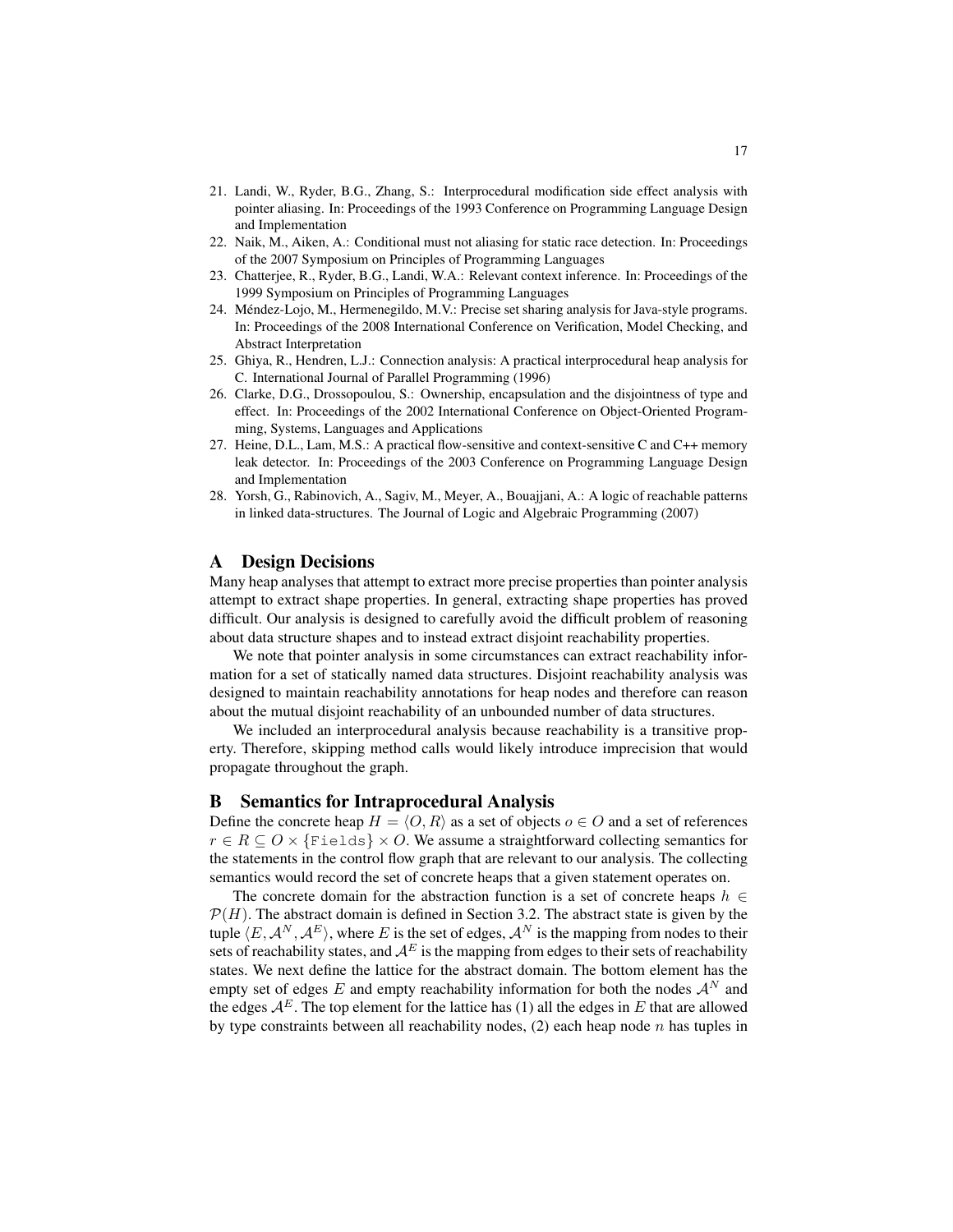$A<sup>N</sup>$  for the powerset of all heap nodes that are allowed by types to reach n, and (3) each edge  $\langle n, f, n' \rangle \in E$  has the powerset of the maximal set of tuples in  $A^E$  that are allowed by type constraints.

We next define the partial order for the reachability graph lattice. Equation B.1 defines the partial order. The definition for the  $\subseteq_\triangle$  relation between reachability states is given in the Update Edge Reachability step of Section 4.5.

$$
\langle E, \mathcal{A}^N, \mathcal{A}^E \rangle \sqsubseteq_A \langle E', \mathcal{A}^{N'}, \mathcal{A}^{E'} \rangle \text{ iff } E \subseteq E' \land \langle \mathcal{A}^N, \mathcal{A}^E \rangle \sqsubseteq \langle \mathcal{A}^{N'}, \mathcal{A}^{E'} \rangle \text{(B.1)}
$$

$$
\langle \mathcal{A}^N, \mathcal{A}^E \rangle \sqsubseteq \langle \mathcal{A}^{N'}, \mathcal{A}^{E'} \rangle \text{ iff } \forall n \in N, \forall \phi \in \mathcal{A}^N(n), \exists \phi' \in \mathcal{A}^{N'}(n),
$$

$$
\phi \subseteq_{\Delta} \phi' \land (\forall \langle n_1, f_1, n_2 \rangle, ..., \langle n_k, f_k, n \rangle \in E,
$$

$$
\phi \in \mathcal{A}^E(\langle n_1, f_1, n_2 \rangle) \cap ... \cap \mathcal{A}^E(\langle n_k, f_k, n \rangle)) \Rightarrow
$$

$$
\phi' \in \mathcal{A}^{E'}(\langle n_1, f_2, n_2 \rangle) \cap ... \cap \mathcal{A}^{E'}(\langle n_k, f_k, n \rangle)) \tag{B.2}
$$

The join operation  $(\langle E_1, \mathcal{A}^N{}_1, \mathcal{A}^E{}_1 \rangle \sqcup \langle E_2, \mathcal{A}^N{}_2, \mathcal{A}^E{}_2 \rangle)$  on the heap reachability graph lattice simply takes the set unions of the individual components:  $\langle E_1 \cup E_2, {\cal A}^N\mathstrut_1 \cup$  $\mathcal{A}^N{}_2, \mathcal{A}^E{}_1 \cup \mathcal{A}^E{}_2 \rangle.$ 

We next define several helper functions. Equation B.3 defines the meaning of the statement that object  $o$  is reachable from the object  $o'$  in the concrete heap  $R$ . We define the object abstraction function  $\text{rgn}(o)$  to return the single object heap node for o's allocation site if o is the most recently allocated object and the allocation site's summary node otherwise. Equation B.4 returns the number of objects abstracted by heap node  $n_f$  that can reach the object o. Equation B.5 abstracts the natural numbers into one of three arities. Equation B.6 computes the abstract reachability state for object *o* in the concrete heap  $\langle O, R \rangle$ .

$$
\operatorname{rch}(o', o, R) = \exists f, o_1, f_1, \dots, o_l, f_l. \langle o', f, o_1 \rangle, \dots, \langle o_i, f_i, o_{i+1} \rangle, \dots, \langle o_l, f_l, o \rangle \in R
$$
\n(B.3)

$$
\text{count}(o, O, R, n_f) = |\{o' \mid \forall o' \in O.\text{rgn}(o') = n_f, \text{rch}(o', o, R)\}|
$$
 (B.4)

$$
abst(n) = \begin{cases} 0 & n = 0\\ 1 & n = 1\\ \text{MANY} & \text{otherwise} \end{cases}
$$
 (B.5)

$$
\phi(o, O, R) = \{ \langle n_f, \text{abst}(\text{count}(o, O, R, n_f)) \rangle \mid n_f \in N_F \}
$$
 (B.6)

We next define abstraction functions that return the most precise reachability graph for the set of concrete heaps  $h \subseteq \mathcal{P}(H)$ . We use the standard subset partial ordering relation for our concrete domain of sets of concrete heaps. Equation B.7 generates the edge abstraction, Equation B.8 generate the reachability state abstraction for each node, and Equation B.9 generates the reachability state abstraction for each edge. Note that from the form of the definition of the abstraction function, we can see that it is monotonic. We mechanically synthesize a concretization function  $\gamma(\langle E, \mathcal{A}^N, \mathcal{A}^E \rangle) = \Box \{h | \}$  $\alpha(h) \subset \langle E, \mathcal{A}^N, \mathcal{A}^E \rangle$  to create a Galois connection. The pair  $\alpha$  and  $\gamma$  do not form a Galois insertion as two abstract reachability graphs can have the exact same set of concretizations. The global pruning algorithm addresses the practical effects on analysis

18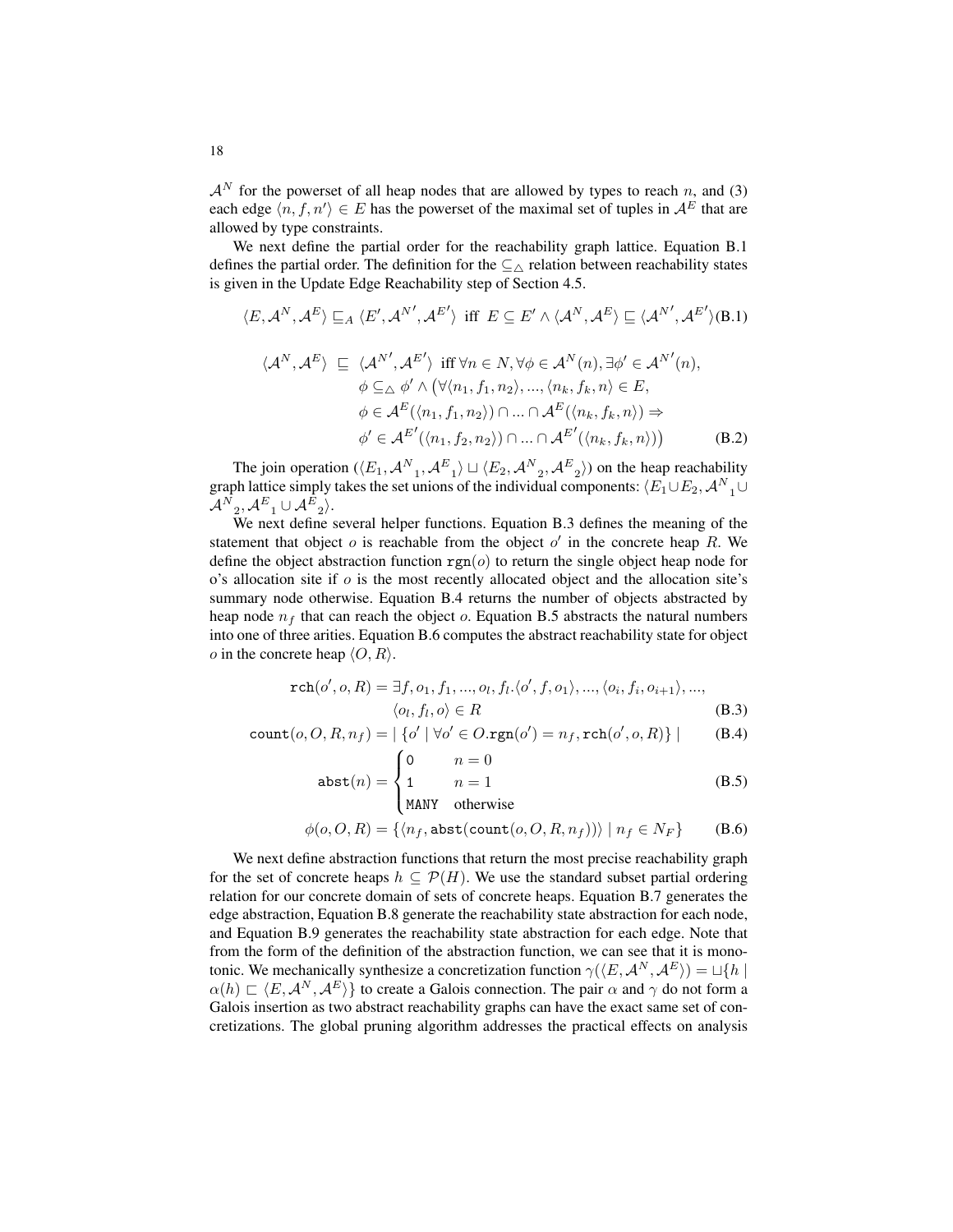precision of this issue by converting abstract reachability graphs into equivalent graphs that contain locally more precise reachability states.

$$
\alpha_E(h) = \{ \langle \texttt{rgn}(o), f, \texttt{rgn}(o') \rangle \mid \forall \langle o, f, o' \rangle \in R, \forall \langle O, R \rangle \in h \}
$$
 (B.7)

$$
\alpha_{\mathcal{A}^N}(h) = \{ \langle \texttt{rgn}(o), \phi(o, O, R) \rangle \mid \forall o \in O, \forall \langle O, R \rangle \in h \}
$$
 (B.8)

$$
\alpha_{\mathcal{A}^E}(h) = \{ \langle \langle \texttt{rgn}(o'), f, \texttt{rgn}(o'') \rangle, \phi(o, O, R) \rangle \mid \forall o \in O,
$$

$$
\forall \langle o', f, o'' \rangle \in R, \forall \langle O, R \rangle \in h.\text{rch}(o'', o, R) \}
$$
 (B.9)

# C Termination

Termination of the analysis is straightforward. Reachability graphs form a lattice, and for a given set of allocation sites the lattice is of finite height. All transfer functions in the analysis are monotonic except stores with strong updates and method calls. With a simple modification to enforce monotonicity the analysis will terminate.

Our approach to enforcing monotonicity is to store the latest reachability graph result for every back edge and program point after a method call. The fixed point interprocedural algorithm takes the join of its normal result with these graphs to ensure the local result becomes no smaller.

# D Soundness of the Core Intraprocedural Analysis

In this section, we outline the soundness of the core intraprocedural analysis. For all soundness lemmas, we argue  $(\alpha \circ f)(h) \sqsubseteq_A (f^{\#} \circ \alpha)(h)$ , where f represents the concrete operation and  $f^{\#}$  is the corresponding transfer function on the abstract domain, to show soundness.

Lemma 1 (Soundness of Copy Statement Transfer Function). *The transfer function for the copy statement* x=y *is sound with respect to the concrete copy operation.*

*Proof Sketch:* The soundness of the transfer function for the copy statement  $x=y$  is straightforward. After the execution of the copy statement on the concrete heap, the variable x references the object that y referenced before the statement. We note that applying the abstraction function after the concrete copy statement yields the exact same abstract reachability graph as applying the abstraction function followed by the transfer function for the copy statement, therefore the copy transfer function is sound.

Lemma 2 (Soundness of Load Statement Transfer Function). *The transfer function for the load statement*  $x=y$ . *f is sound with respect to the concrete load operation.* 

*Proof Sketch:* The soundness of the transfer function for the load statement  $x=y$ . f is also relatively straightforward. After the execution of the load statement on the concrete heap, the variable x references the object referenced by the f field of the object referenced by y. After abstraction, the edge for x would reference the same objects as the  $f$ field of the objects referenced by y and have the same reachability set.

The soundness of the edge set transform follows from the definition of  $\alpha_E$  — all objects that y.f could possibly reference are included in the set  $E_n(y, f)$ . Therefore, applying the abstraction function followed by removing the previous edges for x and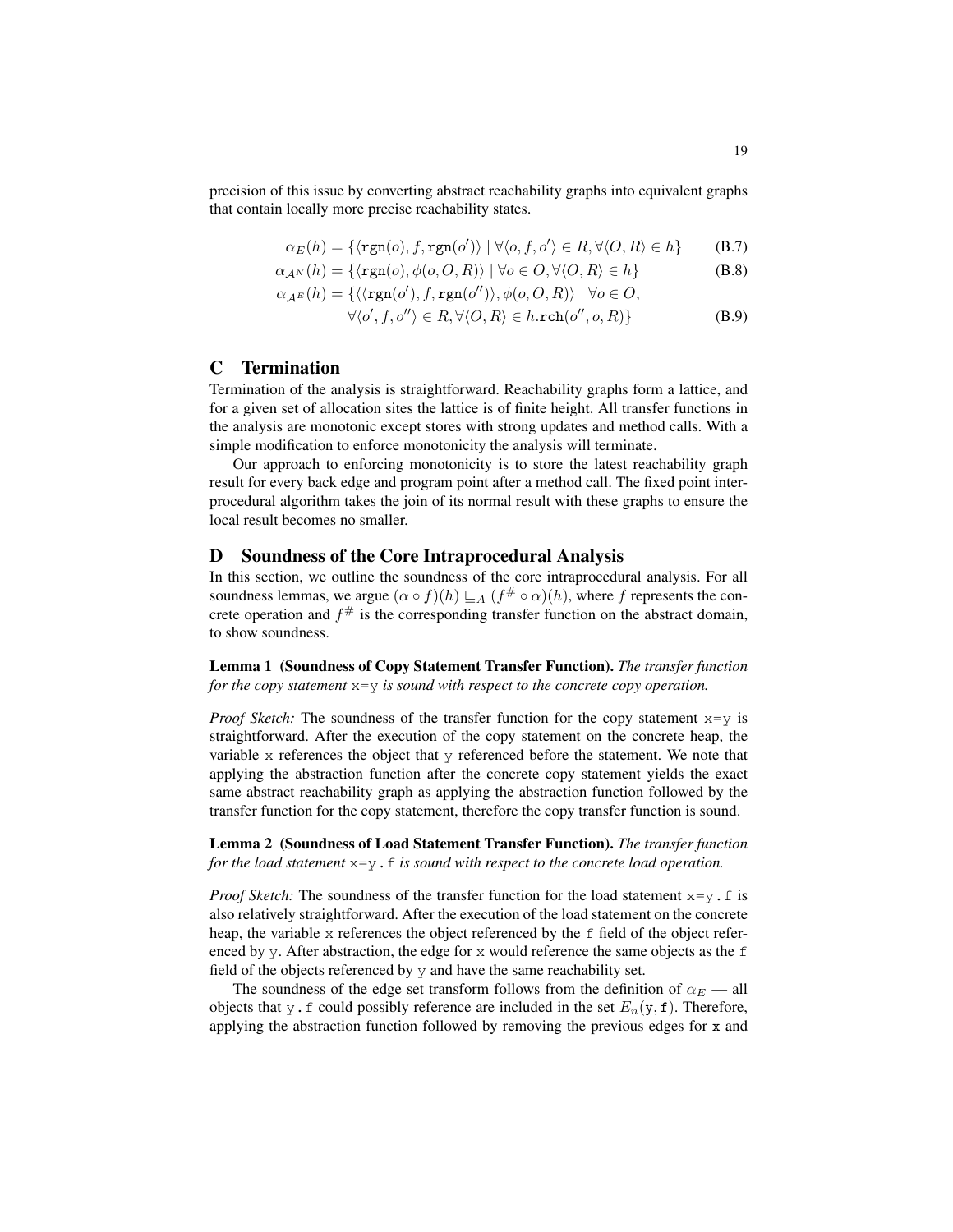adding the set of edges  $\{x\} \times E_n(y)$  gives an E set that contains all of the edges generated by applying the transfer function and then abstraction function.

From the definition of  $\alpha_{\mathcal{A}^E}$  we can determine that for each n that could abstract the object referenced by y and each corresponding  $n'$  that could abstract the object referenced by y.f, that the reference y.f could only reach objects with reachability states included in the set  $\mathcal{A}^E(\langle y, n \rangle) \cap \mathcal{A}^E(\langle n, \mathbf{f}, n' \rangle)$ . Note the subtle point that the correctness of the intersection operation follows from the edge reachability aspect of the abstraction function definition (and not from the lattice ordering) — there must exist a path through the y reference and y.f to any objects that can be reached by the new x and by the abstraction function both y and  $y \cdot f$  will include the reachability states of those objects. Therefore, the application of the abstraction function followed by the transfer function generates a set of reachability states for edges of y that include all of the reachability states generated by applying the concrete load statement followed by the abstraction function.

Lemma 3 (Soundness of Allocation Statement Transfer Function). *The transfer function for the allocation statement* x=new *is sound with respect to the concrete allocation operation.*

*Proof Sketch:* The transfer function for the allocation statement is similarly straightforward. The execution of the allocation statement on the concrete heap followed by the abstraction function yields an abstract reachability graph in which the previous newest allocated object at the site is now mapped to the summary node. The allocation statement transfer function applied to the abstraction function yields the exact same reachability graph and therefore the transfer function is sound.

If the allocation site is flagged, the new heap node has a single reachability state that contains a single reachability token with its own heap node and the arity 1. The variable edge contains the same set of reachability states. If the allocation site is not flagged, the sets of reachability states contains only the empty reachability state.

Lemma 4 (Soundness of Store Statement Transfer Function). *The transfer function for the allocation statement*  $x$ ,  $f = y$  *is sound with respect to the concrete store operation.*

*Proof Sketch:* We define  $o_x$  to be the concrete object referenced by x and  $o_y$  to be the concrete object referenced by y. The store operation can only add new paths in the concrete heap that include the newly created reference  $\langle o_x, f, o_y \rangle$ . In the abstraction,  $E_n(x)$  gives the heap nodes that abstract the objects that x may reference and  $E_n(y)$ gives the heap nodes that abstract the objects that y may reference. The concrete operation  $x$ .  $f=y$  creates a reference from the f field of the object that x references to the object that y references. Applying the abstraction function, the creation of this new reference in all concrete heaps represented by the abstract heap adds a set of edges  $E_{\text{new}} \subseteq E_n(\mathbf{x}) \times \{\mathbf{f}\}\times E_n(\mathbf{y})$  to the abstract heap. Since the application of the transfer function to the initial abstraction adds a larger set of edges, it generates an abstract edge set that is higher in the partial order and therefore our treatment of edges in the store statement is sound.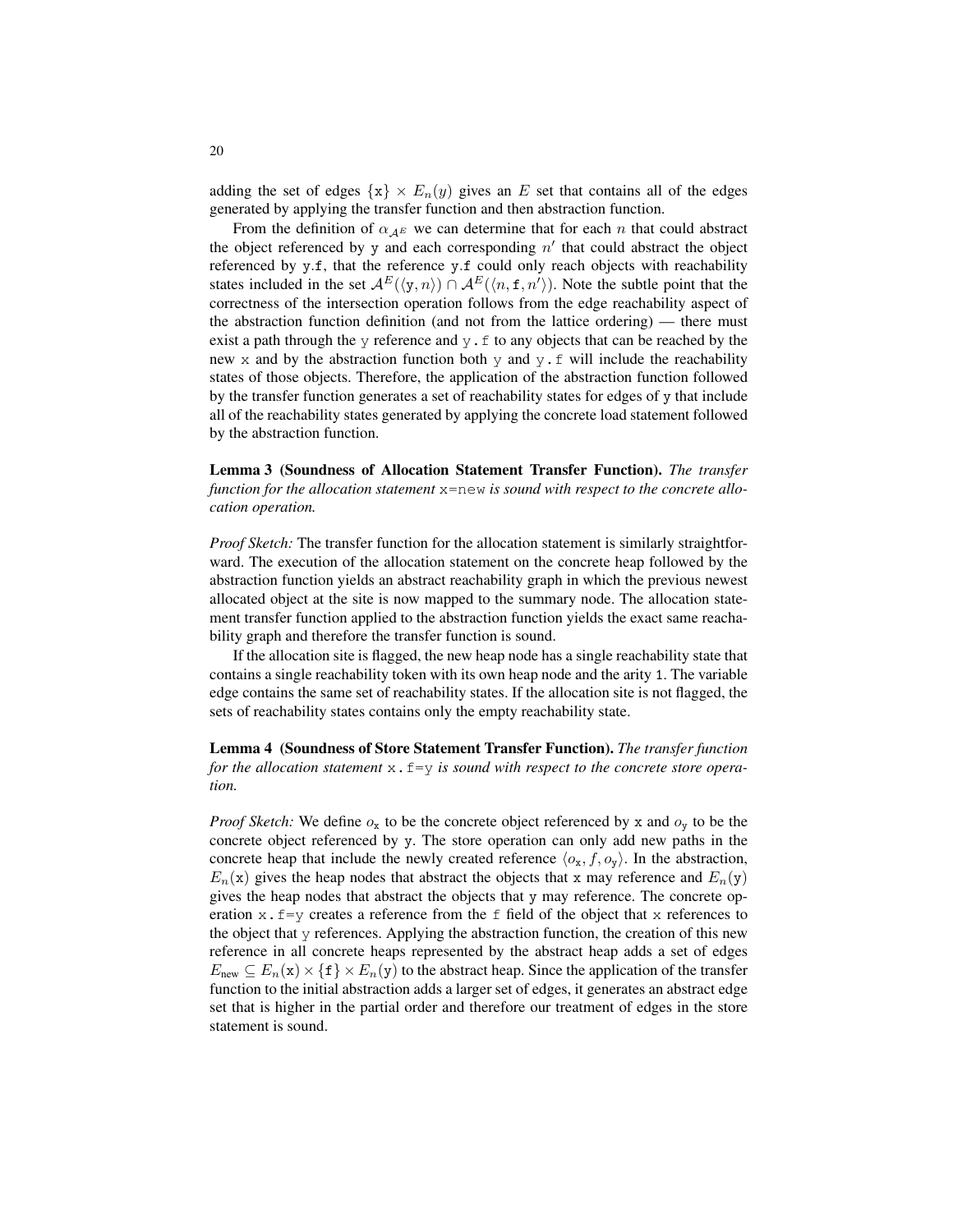We next discuss the soundness of the transfer function with respect to the reachability states for nodes. We note that the addition of the concrete reference can only (1) introduce new reachability from objects that could reach  $o_x$  to objects that  $o_y$  can reach and (2) allow edges that could reach  $o_x$  to reach objects that  $o_y$  can reach. The set  $\Psi_x$ defined in Equation 4.6 abstracts the reachability states for the objects that can reach  $o_x$  by the abstraction function. Similarly,  $\Psi_v$  from Equation 4.7 abstracts the allocation sites for the objects that can reach the objects downstream of  $o_y$ .

By the abstraction function and the partial order, if an object represented by a heap node  $n_y \in E_n(y)$  can reach an object represented by the heap node  $n'$  with the abstract reachability state  $\phi$ , then there must exist a path of edges from  $n_y$  to  $n' \in N$  in the abstract reachability graph in which every edge along the path has  $\phi$  in its set of reachability states and  $n'$  has  $\phi$  in its set of reachability states and  $\phi \in \Psi_y$ . By the abstraction function, the set of reachability states  $\psi_x \in \Psi_x$  for  $n_x$  abstract  $o_x$ 's reachability from all objects from flagged nodes. Therefore, the constraints given by Equations 4.8 and 4.9 will propagate the correct reachability change set to  $n'$  and Equation 4.10 applies these reachability changes to  $n'$ . This implies that the set of reachability states for the nodes is higher or equal in the partial order of reachability graphs to the graph generated by applying a concrete operation followed by abstraction and therefore the node reachability states are sound.

We next discuss soundness with respect to edges that are upstream of the objects downstream of  $o_y$  in the pre-transformed concrete heap. Consider an object  $o$  abstracted by the heap region n that the store operation changed its reachability state from  $\phi$  to  $\phi'$ . By the abstraction function and partial order function, for any reference in the conrete heap, which we abstract by  $e$ , that can reach an object represented by the heap node  $n$ , there must exist a path of edges from e to n in the pre-transformed heap in which  $\phi$  is in the reachability state of each edge along the path. Therefore, Constraints 4.11 and 4.12 propagate the reachability change tuple  $\langle \phi, \phi' \rangle$  to e which Equation 4.15 will then apply to  $e$  and all edges along the path from  $e$  to  $e'$ .

Finally, we discuss soundness with respect to edges upstream of  $o_x$  that the newly created edge allows to reach objects downstream of  $o_y$ . Consider any upstream reference in the concrete heap, which we abstract by the edge  $e$  that can reach an object abstracted by the heap node  $n_x \in E_n(x)$  — any reachability state it has for the source object of the store must be abstracted by  $\phi \in \Psi_x$  in pre-transformed abstract reachability graph and there must exist a path of edges from e to  $n_x$  such that  $\phi$  is in the reachability state of every edge along the path. Therefore, Constraints 4.13 and 4.14 propagate the new reachability change tuples  $\{\langle \phi, \phi \cup \psi_y \rangle \mid \psi_y \in \Psi_y\}$  to e and Equation 4.15 will then apply the change tuple to e.

At this point, only the new edge remains. Constraint 4.16 simply copies the reachability states from the edge for y whose reachability must be the same. It eliminates reachability states that are smaller in the partial order than any state in the source node as they must be redundant with some larger state. The previous three paragraphs imply that the set of reachability states for edges are higher or equal in the partial order of reachability graphs to the graph generated by applying a concrete operation followed by abstraction and therefore the edge reachability states are sound.